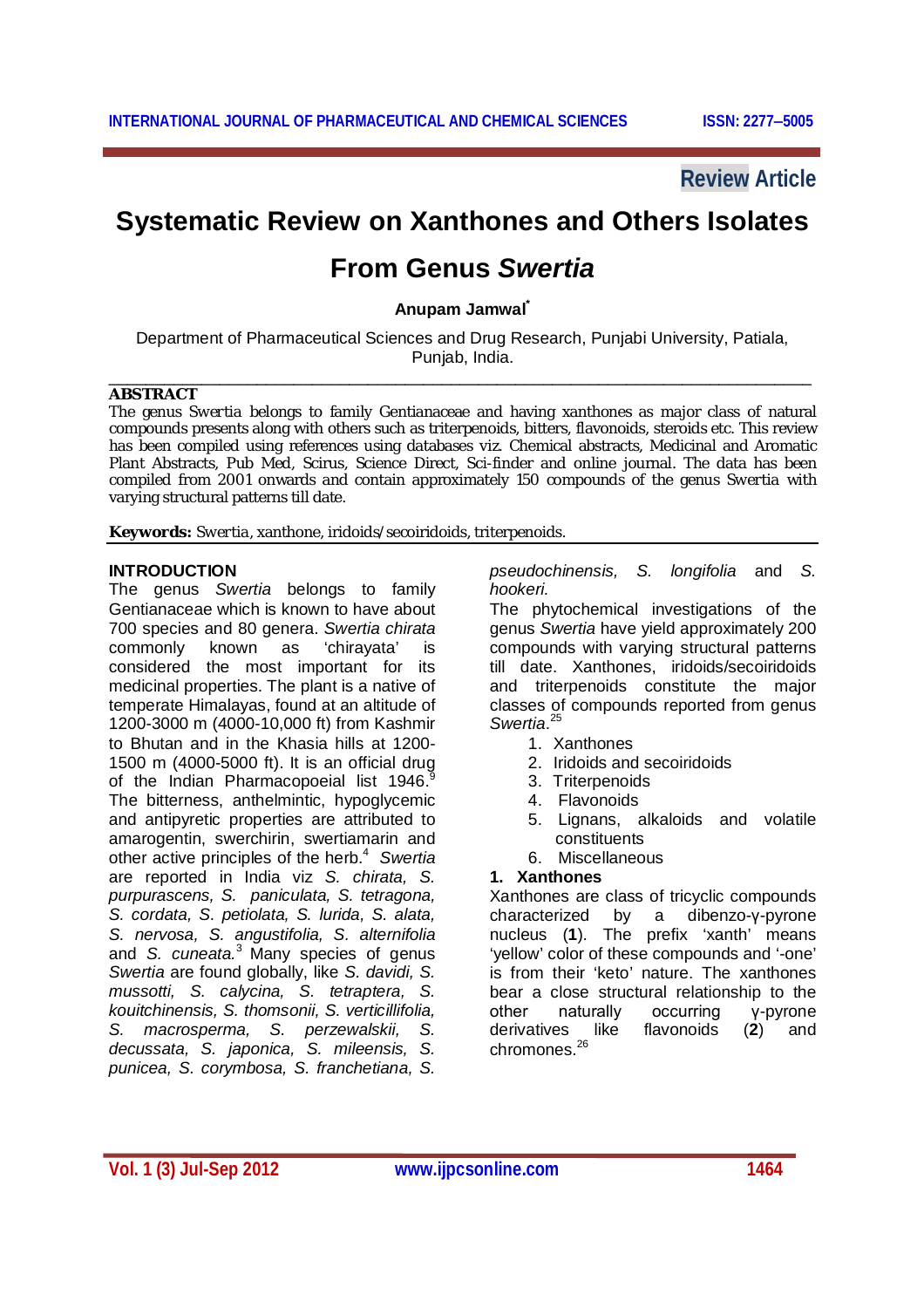

The symmetrical nature of the xanthone nucleus coupled with its mixed biogenetic origin in the higher plants necessitates that the carbons be numbered according to a biosynthetic convention. Carbons 1-4 are assigned to the acetate-derived ring **A,** and carbons 5-8 to the shikimate-derived ring **B**. The numbering system is based on xanthen-9-one as the basic skeleton structure.<sup>27</sup> The standard oxidation pattern of 1,3,5 and 1,3,7 is quite evident although only a small number of xanthones with trioxygenated pattern have been isolated. Most abundant xanthones are tetraoxygented and pentaoxygented with additional oxygenation occurring at C-8, C-6, C-4 and C-2 of dibenzo-γ-pyrone nucleus. The different xanthones isolated since 2000 are listed in table 1 and are classified:



Xanthones can be classified into six major groups depending upon oxygenation pattern.<br>1

- Simple oxygenated xanthones
	- a. Monooxygenated
	- b. Dioxygenated
	- c. Trioxygenated
	- d. Tetraoxygenated
	- e. Pentaoxygenated
	- f. Hexaoxygenated
- 2. Dimeric xanthones
	- a. Homoxanthones (identical halves)
	- b. Heteroxanthones (different halves)
- 3. Xanthone glycosides
	- a. *O*-Glycosides
		- b. *C*-Glycosides
- 4. Prenylated xanthones
- 5. Xanthonolignoids
- 6. Miscellaneous

| <b>S. No.</b>  | Name                                                                                                 | <b>Oxidation pattern</b>     | <b>Source</b>                                            | Reference            |
|----------------|------------------------------------------------------------------------------------------------------|------------------------------|----------------------------------------------------------|----------------------|
|                |                                                                                                      | 8<br>3                       |                                                          |                      |
|                | 1,8-dihydroxy-3-(3-hydroxybutoxy) xanthone<br>(daviditin B)                                          | OH<br>O-butoxy<br>OН         | S. davidi                                                | 29                   |
|                |                                                                                                      | 5<br>3<br>1                  |                                                          |                      |
| $\overline{2}$ | 1-hydroxy-3,5-dimethoxyxanthone                                                                      | OMe<br>OH<br>OMe             | S. bifolia<br>S. chirata                                 | 30<br>31             |
| 3              | $6)-\beta$ -D-<br>$1 - O - \frac{3}{2} - xy$ lopyranosyl (1<br>glucopyranosyl]-3,5-dimethoxyxanthone | OMe<br>OMe<br>O-xyl-glu      | S. franchetiana                                          | 62                   |
|                |                                                                                                      | 3<br>7<br>1                  |                                                          |                      |
| 4              | 1-hydroxy-3,7-dimethoxyxanthone                                                                      | OMe<br>OH<br>OMe             | S. pseudochinensis                                       | 22                   |
|                | <b>TETRAOXYGENATED XANTHONES</b>                                                                     |                              |                                                          |                      |
|                |                                                                                                      | 6<br>8<br>2                  |                                                          |                      |
| 5              | 1,2,6,8-tetrahydroxyxanthone (norswertianin)                                                         | OH<br>OH<br>OH<br>OH         | S. ciliate                                               | 37                   |
| 6              | 1,2,8-trihydroxy-6-methoxyxanthone<br>(gentiakochianin or swertianin)                                | OH<br>OH<br><b>OH</b><br>OMe | S. punicea<br>S. decora<br>S. yunnanensis<br>S. delavayi | 38<br>34<br>39<br>36 |
| 7              | 1,6,8-trihydroxy-2-methoxyxanthone<br>(isobellidifolin or swertianol)                                | OH<br>OMe<br>OH<br><b>OH</b> | S. punctata<br>S. longifolia                             | 23<br>41             |
| 8              | 2,8-dihydroxy-1,6-dimethoxyxanthone<br>(gentiacauleine)                                              | OH<br>OMe<br>OH<br>OMe       | S. speciosa<br>S. longifolia<br>S. franchetiana          | 18<br>35<br>40       |

**Table 1: Xanthone isolated since 2000**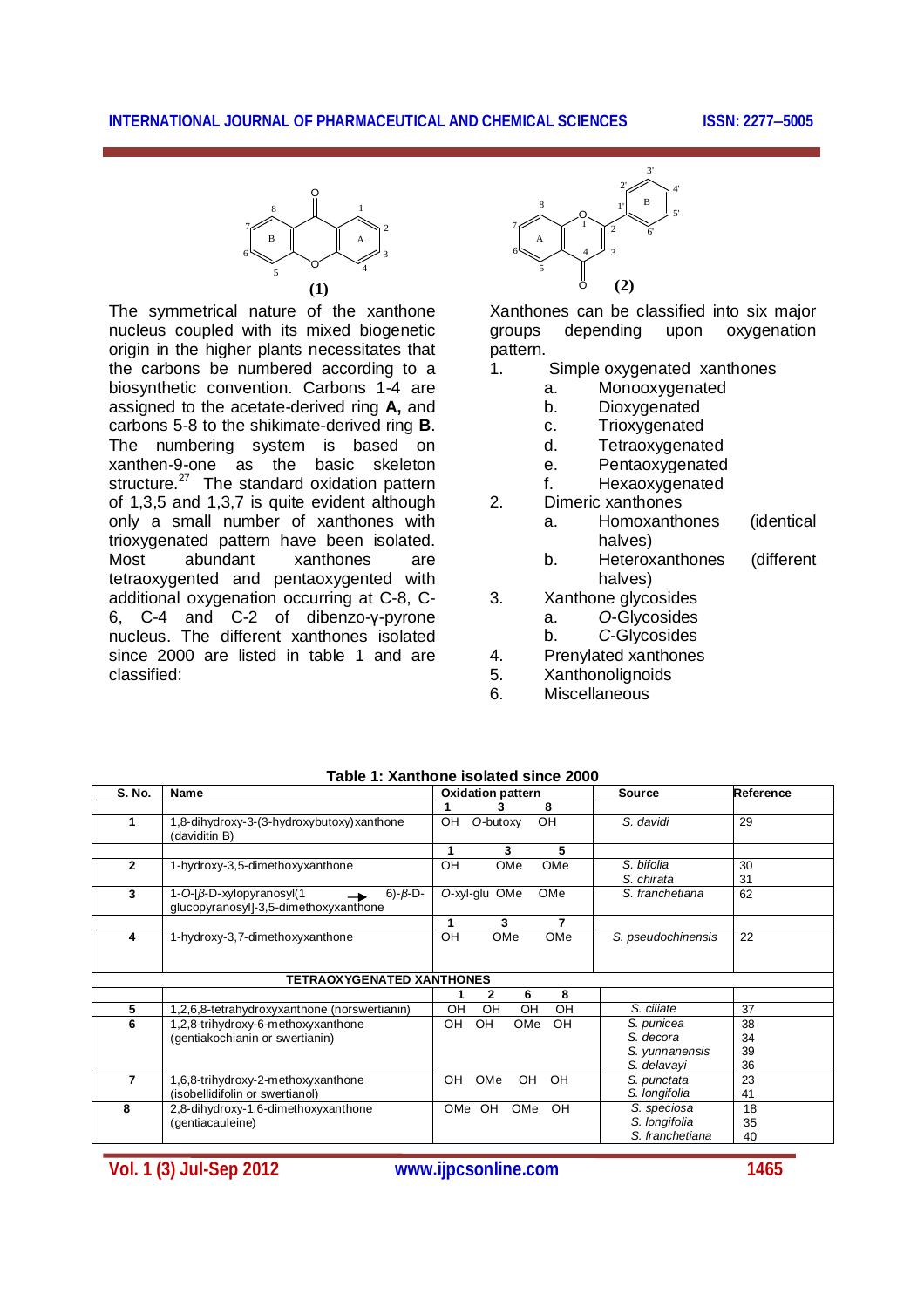| 9  | 1,8-dihydroxy-2,6-dimethoxyxanthone<br>(swertiaperennine)   | OMe OMe<br>OH<br>OH.                         | S. longifolia                   | 35             |
|----|-------------------------------------------------------------|----------------------------------------------|---------------------------------|----------------|
| 10 | 2,6,8-trihydroxy-1-O- $\beta$ -D-<br>glucopyranosylxanthone | O-glu OH<br>OH<br>OH                         | S. punctata                     | 23             |
|    |                                                             | 1<br>3<br>5<br>8                             |                                 |                |
| 11 | 1,3,5,8-tetrahydroxy xanthones                              | OH<br>OH<br>OH<br>OH                         | S. pubescens                    | 45             |
|    | (desmethyl bellidifolin)                                    |                                              | S. davidi<br>S. pseudochinensis | 44,51<br>22    |
| 12 | 1,3,5-trihydroxy-8-O- $\beta$ -                             | $\overline{C}$<br>$\overline{C}$<br>OH O-glu | S. chirata                      | 43             |
|    | glucopyranosylxanthone                                      |                                              | S. davidi                       | 66             |
|    | (norswertianolin)                                           |                                              | S. erythrosticta                | 67             |
|    |                                                             |                                              | S. pubescens                    | 45             |
| 13 | 1,3,8-trihydroxy-5-                                         | OH<br>OMe<br>OH<br>OH                        | S. davidi                       | 49             |
|    | methoxyxanthone                                             |                                              |                                 |                |
| 14 | 1,5,8-trihydroxy-3-methoxyxanthone                          | OH<br>OMe<br>OH<br>OH                        | S. pseudochinensis              | 22,42          |
|    | (bellidifolin)                                              |                                              | S. chirata                      | 31,43          |
|    |                                                             |                                              | S. davidi                       | 44             |
|    |                                                             |                                              | S. speciosa                     | 18             |
|    |                                                             |                                              | S. ciliata                      | 37             |
|    |                                                             |                                              | S. franchetiana                 | 40,47          |
|    |                                                             |                                              | S. punctata                     | 23             |
|    |                                                             |                                              | S. pubescens                    | 45             |
|    |                                                             |                                              | S. mussotii                     | 46             |
|    |                                                             |                                              | S. punicea                      | 42,38          |
|    |                                                             |                                              | S. macrosperma                  | 32,33          |
|    |                                                             |                                              | S. japonica                     | 42             |
|    |                                                             |                                              | S. binchuangensis               | 42             |
| 15 | 1,8-dihydroxy-3,5-dimethoxyxanthone                         | OMe OMe<br><b>OH</b><br>OH                   | S. pseudochinensis              | 22             |
|    | (methylbellifolin or swerchirin)                            |                                              | S. speciosa                     | 18             |
|    |                                                             |                                              | S. yunnanensis                  | 39             |
|    |                                                             |                                              | S. punctata                     | 23             |
|    |                                                             |                                              | S. chirata                      | 31             |
|    |                                                             |                                              | S. bifolia                      | 30             |
|    |                                                             |                                              | S. mussotii                     | 46             |
|    |                                                             |                                              | S. longifolia                   | 35,48          |
|    |                                                             |                                              | S. macrosperma                  | 32             |
| 16 | 1,3,8-trihydroxy-5-O-ß-D-<br>glucopyranosyl xanthones       | $O$ -glu<br>OH<br>OH<br>OH                   | S. davidi                       | 66             |
| 17 | 1,5-dihydroxy-8-O-ß-D-                                      | OMe OH O-glu<br>OH                           | S. japonica                     | 42             |
|    | glucopyranosyl-3-                                           |                                              | S. pseudochinensis              | 42,22          |
|    | methoxyxanthone (swertianolin)                              |                                              | S. binchuangensis               | 42             |
|    |                                                             |                                              | S. punicea                      | 42,38,64,65    |
|    |                                                             |                                              | S. punctata                     | 42,23          |
|    |                                                             |                                              | S. franchetiana                 | 62, 47, 21, 78 |
|    |                                                             |                                              | S. chirata                      | 43, 60         |
|    |                                                             |                                              | S. davidi                       | 44             |
|    |                                                             |                                              | S. ciliata                      | 37             |
|    |                                                             |                                              | S. erythrosticta                | 67             |
|    |                                                             |                                              | S. pubescens                    | 45             |
| 18 | 1,4,5,8-tetrahydro-1,5-dihydroxy-                           | OMe OH<br>OH<br>O-glu                        | S. pseudochinensis              | 22             |
|    | 8-O-β-D-glucopranosyl-3-                                    |                                              |                                 |                |
|    | methoxyxanthone                                             |                                              |                                 |                |
|    | (tetrahydroswertianolin)                                    |                                              |                                 |                |
| 19 | $1, 8$ -dihydroxy-5-O- $\beta$ -D-                          | $rac{}{P}{P}$<br>OMe O-glu<br>$\overline{R}$ | S. pubescens                    | 45             |
|    | glucopyranosyl-3-                                           |                                              | S. davidi                       | 66             |
|    | methoxyxanthone                                             |                                              |                                 |                |
|    | (isoswertianolin)                                           |                                              |                                 |                |
| 20 | 1,5-dihydroxy-3,8-                                          | $rac{}{O}$<br>OMe<br>$rac{}{QH}$<br>OMe      | S. cuneata                      | 50             |
|    | dimethoxyxanthone                                           | O-prim OMe OMe OH                            |                                 |                |
| 21 | 8-hydroxy-1-O-primeverosyl-3,5-                             |                                              | S. longifolia                   | 41             |
|    | dimethoxyxanthone                                           |                                              |                                 |                |
| 22 | 3,8-dihydroxy-1-O-primeverosyl-5-                           |                                              |                                 |                |
|    | methoxyxanthone                                             | O-prim OH OMe OH                             | S. punctata                     | 23             |
|    |                                                             | 3<br>5<br>6<br>OMe OH O-prim<br>OH           |                                 | 41             |
| 23 | 1,5-dihydroxy-6-O-primeverosyl-3-<br>methoxyxanthone        |                                              | S. longifolia                   |                |
|    |                                                             | $\overline{5}$<br>1<br>4<br>$\overline{7}$   |                                 |                |
|    |                                                             |                                              |                                 |                |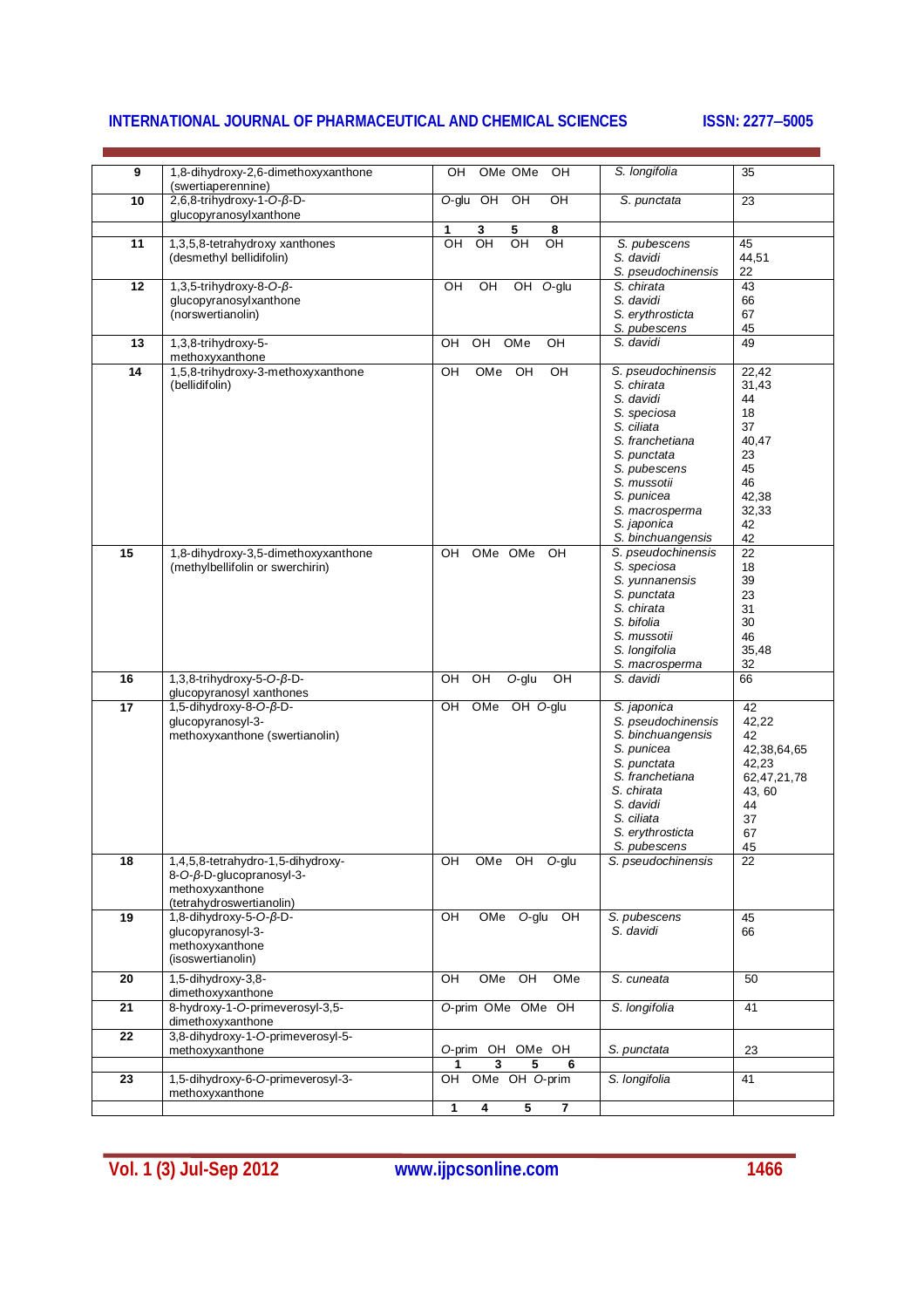| 24              | 1,5-dihydroxy-4-O-[β-xylose(2<br>1)rhamnose]-7-methoxyxanthone                                                                          | OH O-xyl-rha OH OMe                                 | S. pseudochinensis<br>S. punicea | 22<br>42    |
|-----------------|-----------------------------------------------------------------------------------------------------------------------------------------|-----------------------------------------------------|----------------------------------|-------------|
|                 | (pseudonolin)                                                                                                                           |                                                     | S. binchuangensis                | 42          |
|                 |                                                                                                                                         |                                                     | S. japonica                      | 42          |
|                 |                                                                                                                                         |                                                     |                                  |             |
|                 |                                                                                                                                         | 1<br>3<br>7<br>8                                    |                                  |             |
| 25              | 1,3,7,8-tetrahydroxyxanthone                                                                                                            | OH<br>OH<br>OH<br>OH                                | S. przewalskii                   | 54          |
| $\overline{26}$ | 1,3,8-trihydroxy-7-methoxyxanthone                                                                                                      | OH<br>OH<br>OMe<br>OH                               | S. punctata                      | 23          |
|                 | (isoswertianin)                                                                                                                         |                                                     |                                  |             |
| 27              | 1,7,8-trihydroxy-3-methoxyxanthone                                                                                                      | $\overline{C}$<br>OH<br>OMe<br>OH                   | S. przewalskii                   | 54          |
|                 | (swertianine)                                                                                                                           |                                                     | S. thomsonii<br>S. alata         | 56          |
|                 |                                                                                                                                         |                                                     | S. decussate                     | 52<br>57    |
| 28              | 1,7-dihydroxy-3,8-dimethoxyxanthone                                                                                                     | OH<br>OMe<br>OH<br>OMe                              | S. przewalskii                   | 54,55       |
|                 | (gentiacaulien)                                                                                                                         |                                                     | S. punicea                       | 38          |
|                 |                                                                                                                                         |                                                     | S. bifolia                       | 30          |
|                 |                                                                                                                                         |                                                     | S. thomsonii                     | 56          |
|                 |                                                                                                                                         |                                                     | S. davidi                        | 53          |
| 29              |                                                                                                                                         | OMe OH<br>OH<br>OMe                                 | S. nervosa<br>S. bifolia         | 28<br>30    |
|                 | 1,8-dihydroxy-3,7-dimethoxyxanthone<br>(methlyswertianin or                                                                             |                                                     | S. punicea                       | 19          |
|                 | swertiaperennin)                                                                                                                        |                                                     | S. mussotii                      | 46          |
|                 |                                                                                                                                         |                                                     | S. alata                         | 52          |
|                 |                                                                                                                                         |                                                     | S. nervosa                       | 28          |
|                 |                                                                                                                                         |                                                     | S. macrosperma                   | 32,33       |
|                 |                                                                                                                                         |                                                     | S. decora                        | 34          |
|                 |                                                                                                                                         |                                                     | S. delavayi<br>S. punctata       | 36<br>23    |
|                 |                                                                                                                                         |                                                     | S. franchetiana                  | 40          |
|                 |                                                                                                                                         |                                                     | S. davidi                        | 53          |
| 30              | 1-hydroxy-3,7,8-trimethoxyxanthone                                                                                                      | OMe OMe<br>OMe<br>OH                                | S. alata                         | 52          |
|                 | (decussatin)                                                                                                                            |                                                     | S. decora                        | 34          |
|                 |                                                                                                                                         |                                                     | S. franchetiana                  | 40          |
|                 |                                                                                                                                         |                                                     | S. nervosa                       | 28          |
|                 |                                                                                                                                         |                                                     | S. macrosperma<br>S. punicea     | 32,33<br>19 |
|                 |                                                                                                                                         |                                                     | S. bifolia                       | 30          |
| 31              | 1,8-dihydroxy-7-O-β-D-glucopyranosyl-3-                                                                                                 | $\overline{CH}$<br>OMe<br>$O-glu$<br>$\overline{C}$ | S. ciliata                       | 37          |
|                 | methoxyxanthone                                                                                                                         |                                                     | S. przewalskii                   | 54          |
|                 |                                                                                                                                         |                                                     | S. mussotii                      | 61          |
| 32              | 8-hydroxy-1-O-primeverosyl-3,7-                                                                                                         | O-prim OMe OMe OH                                   | S. punicea                       | 19          |
| 33              | dimethoxyxanthone<br>7-hydroxy-1-O-β-D-glucopyranosyl-3,8-                                                                              | OMe<br>OH<br>OMe<br>O-glu                           | S. przewalskii                   | 54          |
|                 | dimethoxyxanthone                                                                                                                       |                                                     |                                  |             |
|                 |                                                                                                                                         |                                                     |                                  |             |
| 34              | 8-hydroxy-1-O-ß-D-glucopyranosyl-3,7-<br>dimethoxyxanthone                                                                              | OMe OMe OH<br>O-glu                                 | S. przewalskii                   | 54,55       |
| 35              | 7-hydroxy-1-O-[ $\beta$ -D-xylopyranosyl- $(1 \rightarrow 6)$ - $\beta$ -                                                               | O-xyl-glu OMe OH OMe                                | S. przewalskii                   | 54          |
|                 | D-glucopyranosyl]-3,8-dimethoxyxanthone                                                                                                 |                                                     |                                  |             |
| 36              | 8-hydroxy-1-O-[β-D-xylopyranosyl-(1-86)-β-                                                                                              | O-xyl-glu OMe OMe OH                                | S. przewalskii                   | 54          |
|                 | D-glucopyranosyl]-3,7-dimethoxyxanthone                                                                                                 |                                                     |                                  |             |
| 37              | 1,7-dihydroxy-8-O-[β-D-xylopyranosyl-(1 <sup>-&gt;</sup> 6)-                                                                            | OH OMe OH O-xyl-glu                                 | S. przewalskii                   | 54          |
| 38              | β-D-glucopyranosyl]-3-methoxyxanthone<br>8-hydroxy-1-O-gentiobiosyl-3,7-                                                                | O-genti OMe OMe OH                                  | S. punctata                      | 23          |
|                 | dimethoxyxanthone                                                                                                                       |                                                     |                                  |             |
| 39              | 1-O-primeverosyl-3,7,8-trimethoxyxanthone                                                                                               | O-prim OMe OMe OMe                                  | S. punicea                       | 19          |
|                 |                                                                                                                                         |                                                     |                                  |             |
| 40              | 1,8-dihydroxy-7-O-[α-L-rhamnopyranosyl-(1                                                                                               | OH OMe O-rham-xyl OH                                | S. franchetiana                  | 47,28       |
|                 | 2)-β-D-xylopyranosyl]-3-methoxyxanthone                                                                                                 | O-xyl-xyl OMe OH OMe                                | S. thomsonii                     |             |
| 41              | 7-hydroxy-1-O-[ $\beta$ -D-xylopyranosyl- $(1 \rightarrow \blacktriangleright 4)$ - $\beta$ -<br>D-xylopyranosyl]-3,8-dimethoxyxanthone |                                                     |                                  | 56          |
| 42              | 1-O-β-D-glucopyranosyl-3,7,8-                                                                                                           | O-glu OMe OMe OMe                                   | S. franchetiana                  | 62          |
|                 | trimethoxyxanthone                                                                                                                      |                                                     |                                  |             |
|                 |                                                                                                                                         | 1<br>$\mathbf{2}$<br>5<br>3                         |                                  |             |
| 43              | 1,5-dihydroxy-2,3-dimethoxyxanthone                                                                                                     | OMe<br>OH<br>OMe<br>OH                              | S. mileensis                     | 58          |
| 45              | 1,2,3,5-tetramethoxyxanthone                                                                                                            | OMe<br>OMe OMe OMe                                  | S. mileensis                     | 58          |
| 46              | 1-O-[β-D-xylopyranosyl-                                                                                                                 | O-xly-glu OMe OMe OMe                               | S. franchetiana                  | 62          |
|                 | $(1 \rightarrow$<br>$6$ - $\beta$ -D-glucopyranosyl]-2,3,5-                                                                             |                                                     |                                  |             |
|                 | trimethoxyxanthone                                                                                                                      |                                                     |                                  |             |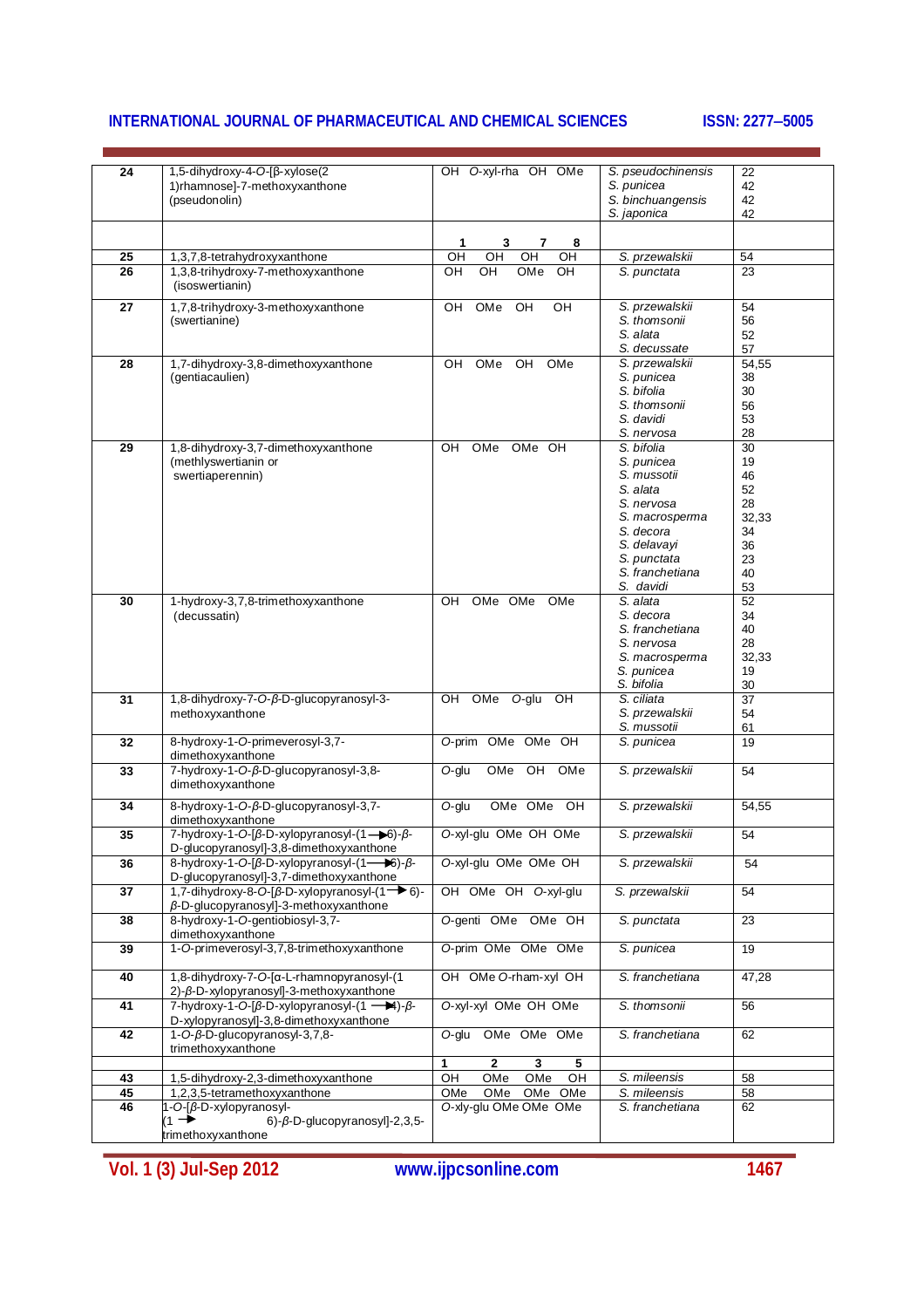|    |                                                                                                            | 2<br>1<br>3<br>7                                           |                                                                                                                                       |                                                                            |
|----|------------------------------------------------------------------------------------------------------------|------------------------------------------------------------|---------------------------------------------------------------------------------------------------------------------------------------|----------------------------------------------------------------------------|
| 47 | 1-hydroxy-2,3,7-trimethoxyxanthone                                                                         | OH<br>OMe<br>OMe<br>OMe                                    | S. mileensis                                                                                                                          | 58                                                                         |
|    |                                                                                                            |                                                            |                                                                                                                                       |                                                                            |
|    |                                                                                                            | 3<br>$\overline{7}$<br>$\mathbf{1}$<br>4                   |                                                                                                                                       |                                                                            |
| 48 | 1-hydroxy-3-O-ß-D-glucopyranosyl-4,7-<br>dimethoxyxanthone                                                 | OH<br>O-glu<br>OMe<br>OMe                                  | S. tetraptera                                                                                                                         | 68                                                                         |
| 49 | 1-hydroxy-3-O-[β-D-xylopyranosyl-(1->6)-β-<br>D-glucopyranosyl]-4,7-dimethoxyxanthone<br>(tetraswerosideB) | OH O-xyl-glu OMe OMe                                       | S. tetraptera                                                                                                                         | 68                                                                         |
|    |                                                                                                            | PENTAOXYGENATED XANTHONES                                  |                                                                                                                                       |                                                                            |
|    |                                                                                                            | 3<br>1<br>$\mathbf{2}$<br>6<br>8                           |                                                                                                                                       |                                                                            |
| 50 |                                                                                                            | OH OMe OMe OMe OH                                          | S. mileensis                                                                                                                          | 58                                                                         |
| 51 | 1,8-dihydroxy-2,3,6-trimethoxyxanthone<br>1-hydroxy-2,3,6,8-tetramethoxyxanthone                           | OH OMe OMe OMe OMe                                         | S. mileensis                                                                                                                          | 58                                                                         |
|    |                                                                                                            |                                                            |                                                                                                                                       |                                                                            |
|    |                                                                                                            | 2<br>3<br>6<br>1                                           |                                                                                                                                       |                                                                            |
| 52 | 2-C-β-D-glucopyranosyl-1,3,6,7-<br>tetrahydroxyxanthone<br>(mangiferin)                                    | OH C-glu OH OH OH                                          | S. chirata<br>S. punicea<br>S. punctata<br>S. franchetiana<br>S. mussotii<br>S. davidi<br>S. delavayi<br>S. corymbosa<br>S. pubescens | 69,70<br>38,64,65<br>23<br>62,21,47<br>61,72,46,21<br>73<br>74<br>75<br>45 |
|    |                                                                                                            | 3<br>2<br>5<br>8                                           |                                                                                                                                       |                                                                            |
| 53 | 2,4,5-trihydroxy-3,8-dimethoxyxanthone<br>(swertiadecoraxanthone-II)                                       | OMe OH<br>OH.<br>OH OMe                                    | S. decora                                                                                                                             | 34,59                                                                      |
|    |                                                                                                            | 3<br>4<br>5<br>1<br>8                                      |                                                                                                                                       |                                                                            |
| 54 | 1,5,8-trihydroxy-3,4-dimethoxyxanthone                                                                     | OH OMe OMe<br>OH<br>OH                                     | S. davidi                                                                                                                             | 29                                                                         |
| 55 | 1,5-dihydroxy-2,3,7-trimethoxyxanthone                                                                     | $\mathbf{2}$<br>3<br>5<br>7<br>1<br>OH<br>OMe OMe OH OMe   | S. mileensis                                                                                                                          | 58                                                                         |
| 56 | 1-hydroxy-2,3,5,7-tetramethoxyxanthone                                                                     | OMe OMe OMe OMe<br>OH                                      | S. franchetiana<br>S. mileensis                                                                                                       | 40<br>58                                                                   |
|    |                                                                                                            | 2<br>3<br>5                                                |                                                                                                                                       |                                                                            |
| 57 | 1-hydroxy-2,3,4,5-tetramethoxyxanthone                                                                     | OH OMe OMe OMe OMe                                         | S. franchetiana<br>S. mileensis<br>S. chirata                                                                                         | 40<br>58<br>31                                                             |
|    |                                                                                                            | $\mathbf{2}$<br>3<br>1<br>7<br>4                           |                                                                                                                                       |                                                                            |
| 58 | 1-hydroxy-2,3,4,7-tetramethoxyxanthone                                                                     | OH OMe OMe OMe OMe                                         | S. mileensis                                                                                                                          | 58                                                                         |
|    |                                                                                                            | 3<br>1<br>$\mathbf{2}$<br>4<br>6                           | S. chirata                                                                                                                            | 31                                                                         |
| 59 | 1-hydroxy-2,3,4,6-tetramethoxyxanthone                                                                     | OH OMe OMe OMe OMe                                         | S. mileensis                                                                                                                          | 58                                                                         |
|    |                                                                                                            | 3<br>1<br>4<br>7<br>8                                      |                                                                                                                                       |                                                                            |
| 60 | 1,8-dihydroxy-3,4,7-trimethoxyxanthone<br>(davaditin A)                                                    | OH OMe OMe OMe OH                                          | S. davidi                                                                                                                             | 53                                                                         |
|    |                                                                                                            | 1<br>4<br>5<br>6<br>7                                      |                                                                                                                                       |                                                                            |
| 61 | 1-hydroxy-4,5,6,7-tetramethoxyxanthone<br>(swertiadecoraxanthone I)                                        | OH OMe OMe OMe OMe                                         | S. decoras                                                                                                                            | 34,59,76                                                                   |
|    |                                                                                                            | <b>HEXAOXYGENATED XANTHONES</b><br>$\overline{\mathbf{7}}$ |                                                                                                                                       |                                                                            |
| 62 | 1,5-dihydroxy-2,3,4,7-tretramethoxyxanthone                                                                | 3<br>$\mathbf{2}$<br>4<br>5<br>OH OMe OMe OMe OH OMe       | S. mileensis                                                                                                                          | 59                                                                         |
|    |                                                                                                            |                                                            |                                                                                                                                       |                                                                            |

**1. Iridoid and secoirridoid glycosides** 

The bitter principles of the genus *Swertia* can be classified into three groups: (a) Iridoid glycosides

(b) Secoiridoid glycosides (c) Biphenyl glycosides

Irridoid and secoiridoids are a class of compounds having iridane **(3)** and secoiridane **(4)** nucleus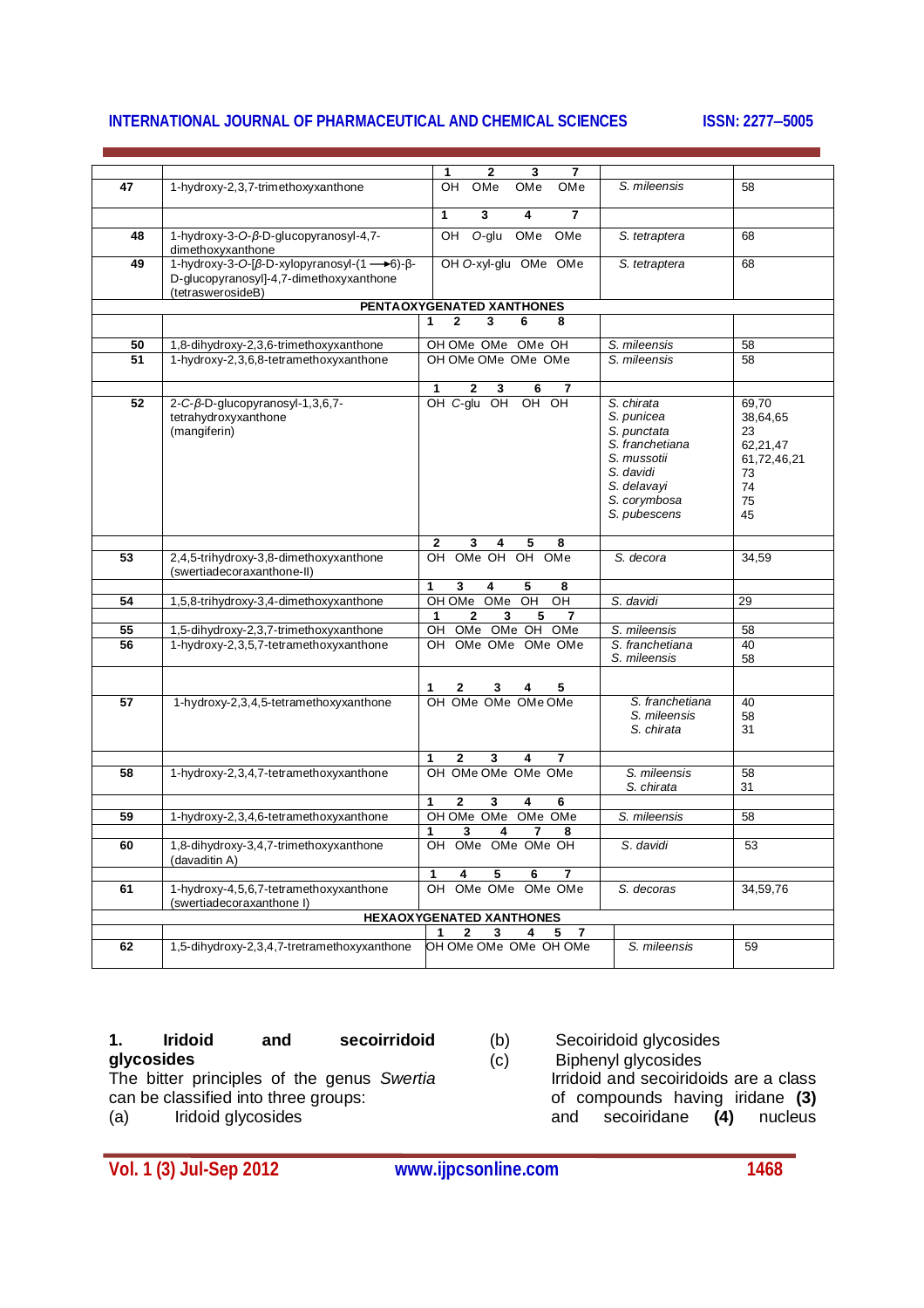

**(3) (4)**

**(8).**<sup>67</sup> Two new iridoid diglycosides 6'-*O-*α-Dmannopyranoslyswertiamarin **(9)** and 6**'** -*O*-β-D-fructofuranosylswertiamarin **(10)** have been reported from *S. japonica*. 17

## **Irridoid glycosides**

.

The present literature survey of the genus *Swertia* had revealed isolation of four iridoid glucosides, senburiside-I **(5)**, <sup>80</sup> senburiside-III **(6),**<sup>80</sup> senburiside-IV **(7)**80,81 and loganic acid









**R2**

**(7)** H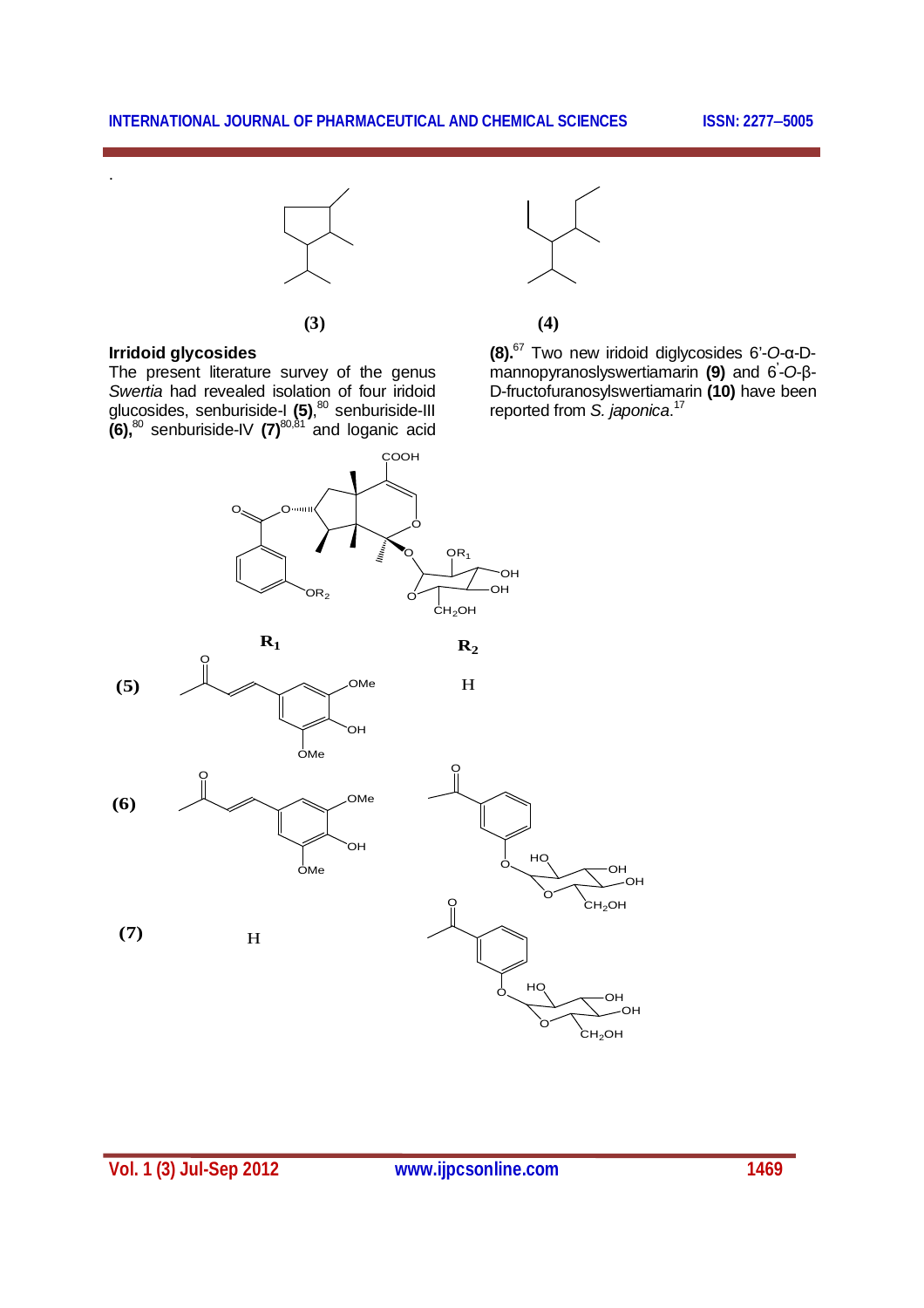

**(8)**

#### **Secoiriodoid glycosides**

Six new secoiridoid diglycosides have been reported from *S. japonica*. 17 These are 6'-*O*-α-L-arabinopyranosylswertiamarin **(11),** 3'-*O-β*-Dglucopyranosylswertiamarin **(12)** ,4'-*O-β*-D

glucopyranosylswertiamarin **(13)**, 3'-*O-β*-Dgalactopyranosylswertiamarin (**14)**, 6'-*O-α*-Dgalactopyranosylswertiamarin **(15)**, 5''-*O-β*glucopyranosylamaroswerin **(16)**.



|      | $R_1$                 | R <sub>2</sub>     | $R_3$              | $R_4$                |
|------|-----------------------|--------------------|--------------------|----------------------|
| (9)  | Н                     | н                  | н                  | $\alpha$ -D-mann-pyr |
| (10) | н                     | н                  | н                  | $\alpha$ -D-fru-fur  |
| (11) | Н                     | н                  | н                  | a-L-ara-pyr          |
| (12) | н                     | $\beta$ -D-glc-pyr | Н                  | н                    |
| (13) | н                     | н                  | $\beta$ -D-glc-pyr | н                    |
| (14) | Н                     | $\beta$ -D-gal-pyr | н                  | н                    |
| (15) | H                     | н                  | н                  | $\alpha$ -D-gal-pyr  |
| (16) | ЮH<br>HС<br>O-glc-pyr | н                  | H                  | н                    |

Two more new secoiridoid glycosides, swertiajaposide A **(17)** and swertiajaposide B **(18)** have also been reported from *S. japonica*.<sup>16</sup> Five of the earlier isolated secoiridoid glycosides swertiamarin **(19),**

amarogentin **(20),** amaroswerin **(21),** sweroside **(22)** and gentiopicroside **(23)** have been re-reported from different species of *Swertia* and are detailed in a tabulated form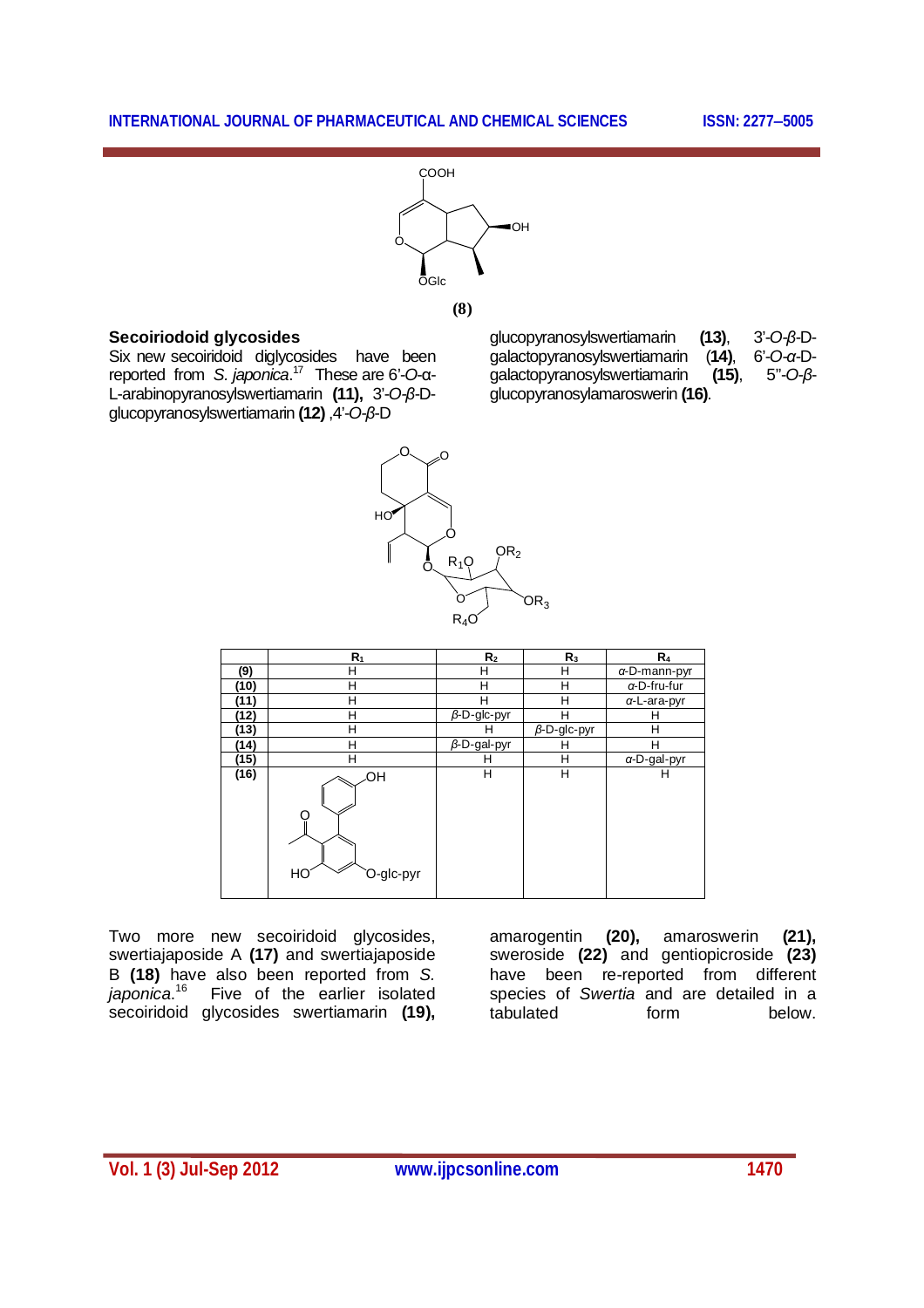





|      | Name         | <b>Substituent</b> |                | Source             | Reference       |
|------|--------------|--------------------|----------------|--------------------|-----------------|
|      |              | $R_1$              | R <sub>2</sub> |                    |                 |
|      |              |                    |                | S. franchetiana    | 78,79,62,80,47  |
|      |              |                    |                | S. pseudochinensis | 22,82           |
|      |              |                    |                | S. punicea         | 38,65           |
| (19) | Swertiamarin | OH                 | OH             | S. davidi          | 83,84,66        |
|      |              |                    |                | S. mussotii        | 72,46,86        |
|      |              |                    |                | S. nervosa         | 85              |
|      |              |                    |                | S. chirata         | 86,12,69        |
|      |              |                    |                | S. binchuanensis   | 71              |
|      |              |                    |                | S. delavayi        | 74              |
|      |              |                    |                | S. cordata         | 12 <sup>2</sup> |
|      |              |                    |                | S. punicea         | 42              |
|      |              |                    | OН             | S. pseudochinensis | 22              |
| (20) | Amarogentin  |                    |                | S. chirata         | 43,69           |
|      |              | H                  |                | S. binchuanensis   | 42              |
|      |              |                    |                | S. japonica        | 42              |
|      |              |                    | HO<br>ЮÏ       |                    |                 |
|      |              |                    |                |                    |                 |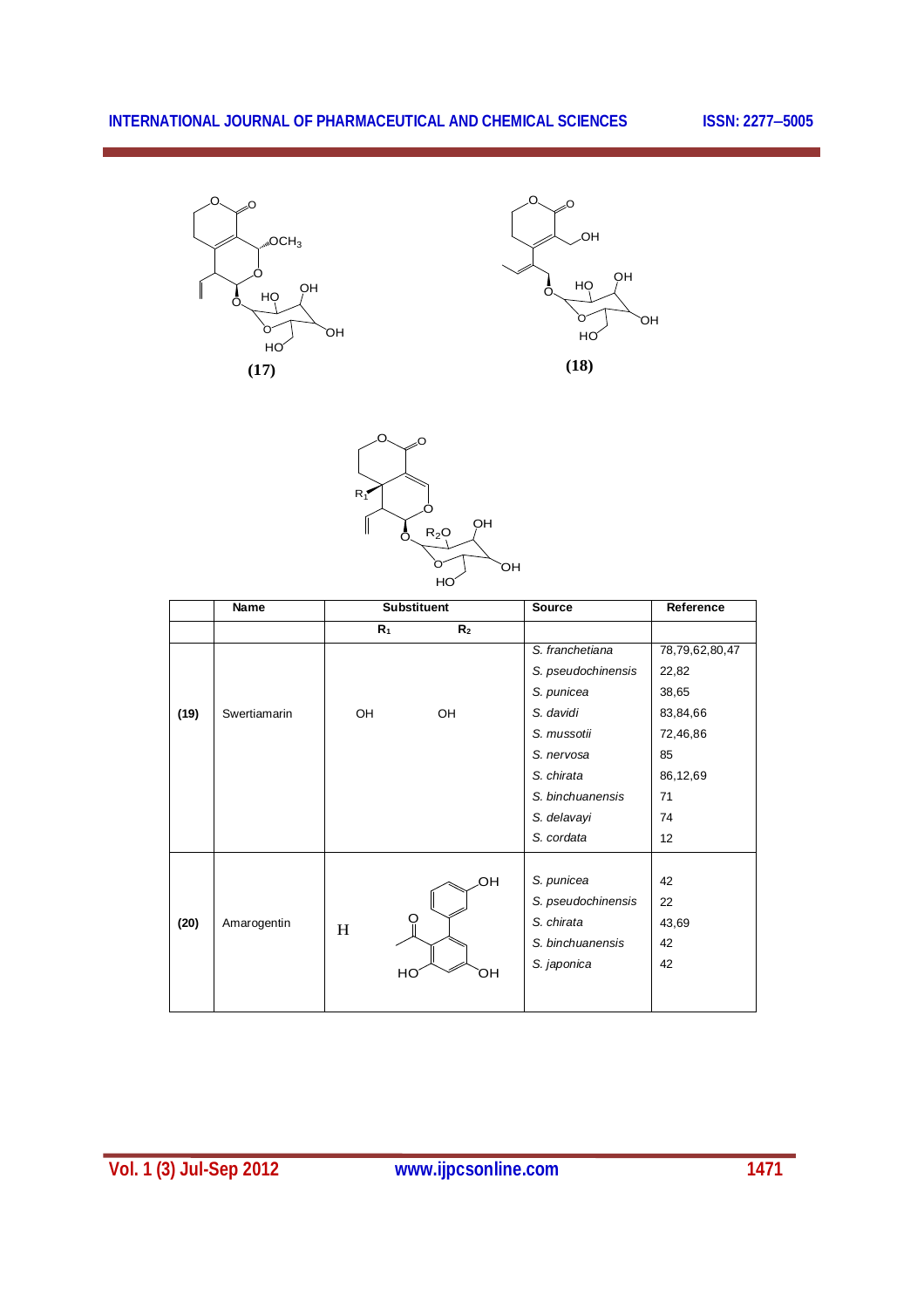|      |                 |           | ЮH       | S. pseudochinensis | 22             |
|------|-----------------|-----------|----------|--------------------|----------------|
|      |                 |           |          | S. chirata         | 69             |
|      |                 |           |          | S. binchuanensis   | 42             |
| (21) | Amaroswerin     | <b>OH</b> |          | S. japonica        | 42             |
|      |                 |           |          | S. punicea         | 42             |
|      |                 |           | HO<br>ЮH |                    |                |
|      |                 |           |          |                    |                |
| (22) | Sweroside       | H         | OH       | S. pseudochinensis | 22,82          |
|      |                 |           |          | S. chirata         | 69             |
|      |                 |           |          | S. franchetiana    | 47,80,62,79,78 |
|      |                 |           |          |                    |                |
| (23) | Gentiopicroside |           |          | S. pseudochinensis | 64,65          |
|      |                 |           |          | S. punicea         | 86,61,88       |
|      |                 |           |          | S. mussotii        | 86,43          |
|      |                 |           |          | S. chirata         | 71             |
|      |                 |           |          | S. binchuanensis   | 74             |
|      |                 |           |          | S. franchetiana    | 79,78,62,80,47 |
|      |                 |           |          |                    | 22,82          |

#### **2. Terpenoids**

A new monoterpenoid glycoside mileenside **(24)** has been isolated from *S. mileensis.*<sup>89</sup> A triterpenoid thysanolactone **(25)** has been reported from *S. yunnanensis*<sup>39</sup> and *S. japonica.*<sup>90</sup> *β*-Daucosterol **(26)** from *S.*  *bifolia*<sup>30</sup> and three terpenoids hederagenin **(27)**, erythrodiol-3-*O*-palmitate **(28)** and maslinic acid **(29)** have been isolated from S. *japonica*.<sup>90</sup> A new triterpenoid chiratane **(30)** has been isolated from *S. chirata.*<sup>30</sup>





 $(24)$   $(25)$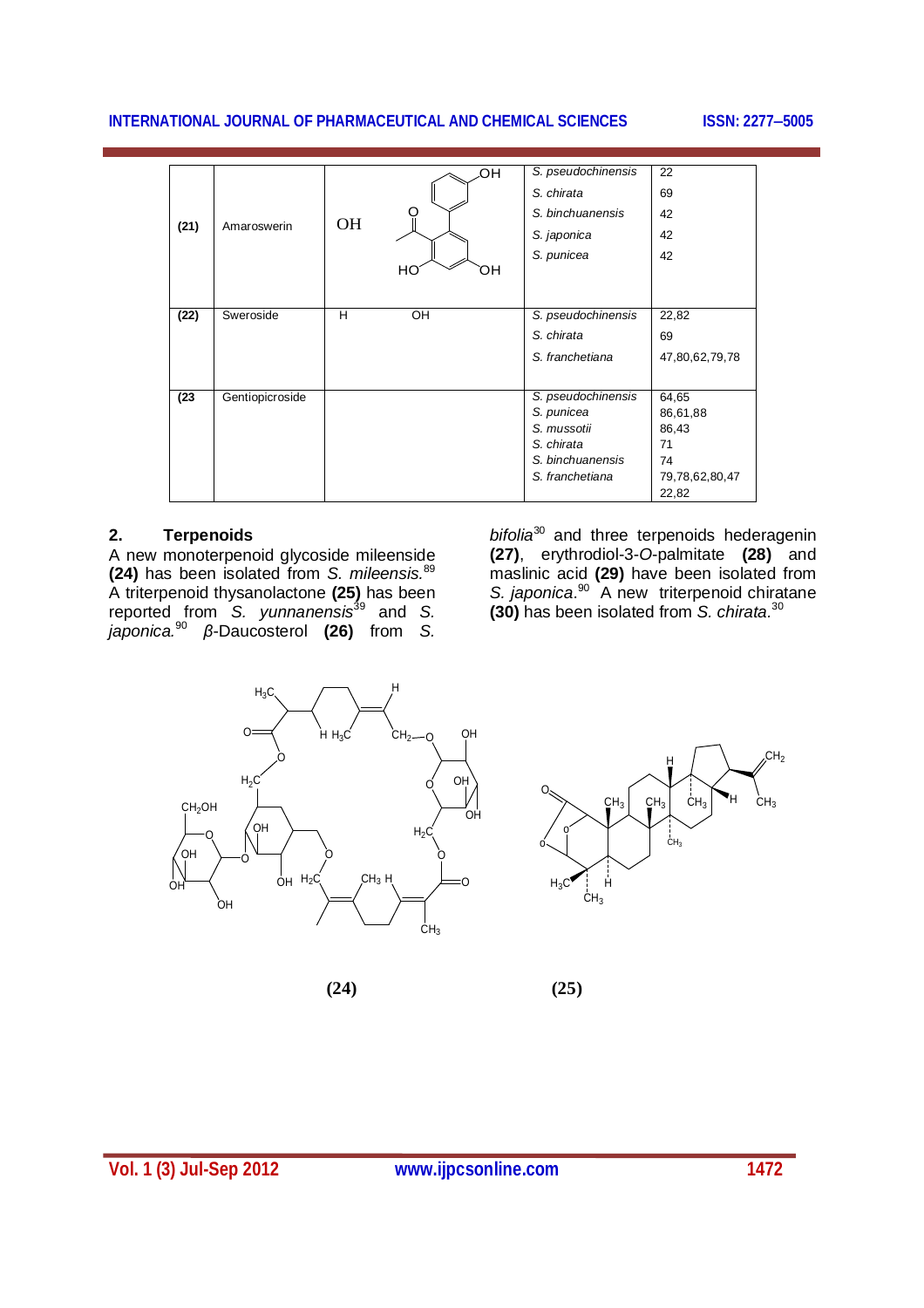



 **(27) (28)**





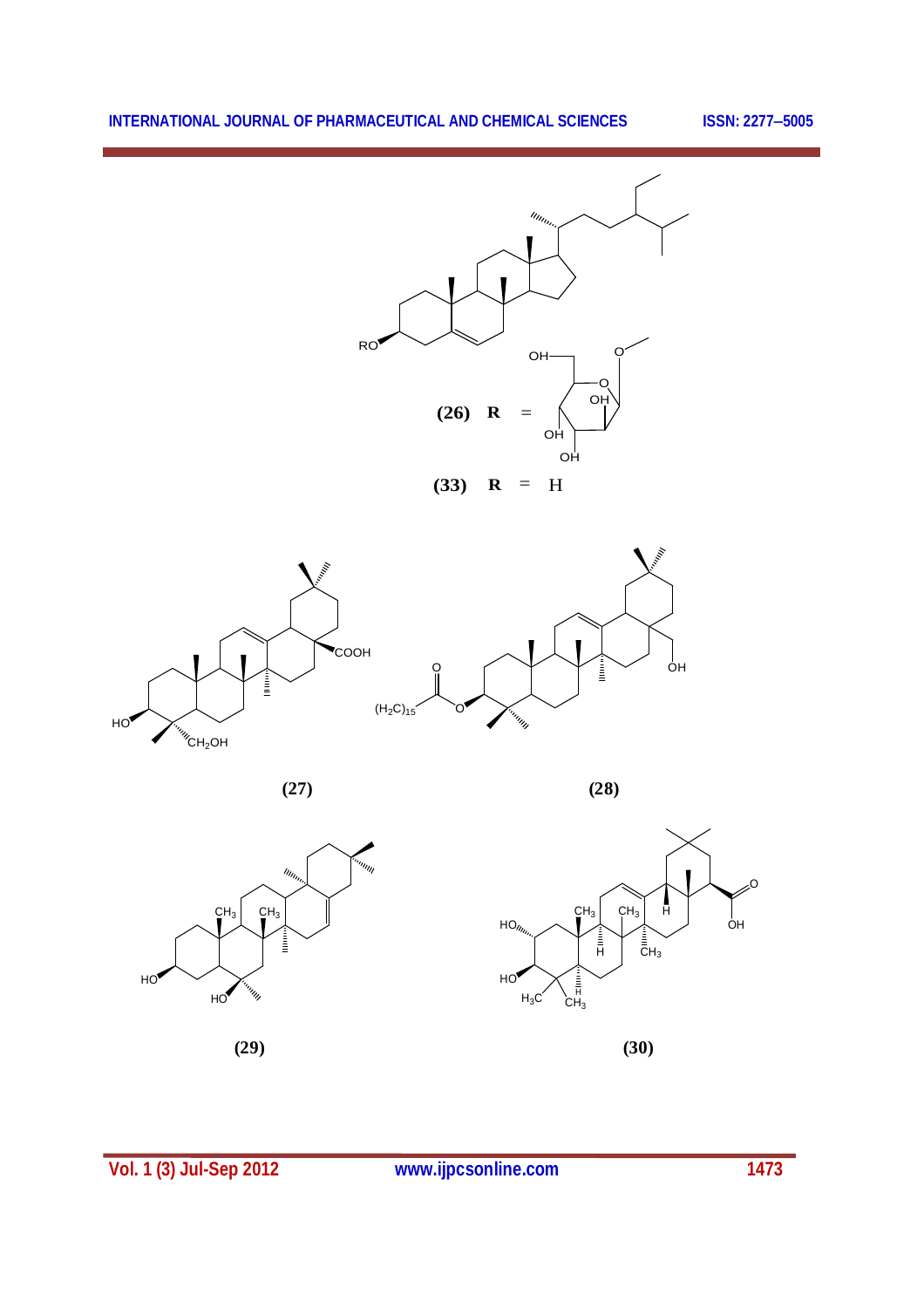Oleanolic acid **(31)** has been isolated from a large number of *Swertia* species viz. *S. mussotii*, <sup>46</sup> *S. japonica,*<sup>90</sup> *S. davidi,*<sup>84</sup> *S. ciliata*, <sup>37</sup> *S. przewalskii,*<sup>45</sup> *S. pseudochinensis,*<sup>82</sup> *S. franchetiana,*<sup>91</sup> *S.* 



*corymbosa,*<sup>75</sup> *S. binchuanensis,*<sup>71</sup>  *S. delavayi,*74,36 *S. punicea,*<sup>38</sup>and *S. chirata.*<sup>43</sup> Ursolic acid **(32)** has been reported from *S.*  davidi, <sup>84,49</sup> S. przewalskii, <sup>54</sup> S. corymbosa, <sup>75</sup> *S. speciosa*<sup>18</sup> and *S. thomsonii.*<sup>56</sup>



**(31) (32)**



**(34) (35)** 



*β*-Sitosterol **(33)** has been isolated from *S.*   $c$ iliata,  $37$  S. przewalskii,  $54$  S. speciosa,  $18$ *S. franchetiana,*<sup>40</sup> *S. chirata*<sup>43</sup> and *S. bifolia.*<sup>30</sup> Friedelin **(34)** and epi-friedelinol **(35)** have been reported from *S.* 

*corymbosa.*<sup>75</sup>A new monoterpene glycoside 2,6-dimethyl-2E,6E-octadienoic acid-1,6' lactone-8-*β*-D-glucopyranoside **(36)** has been isolated from *S. punicea*. 19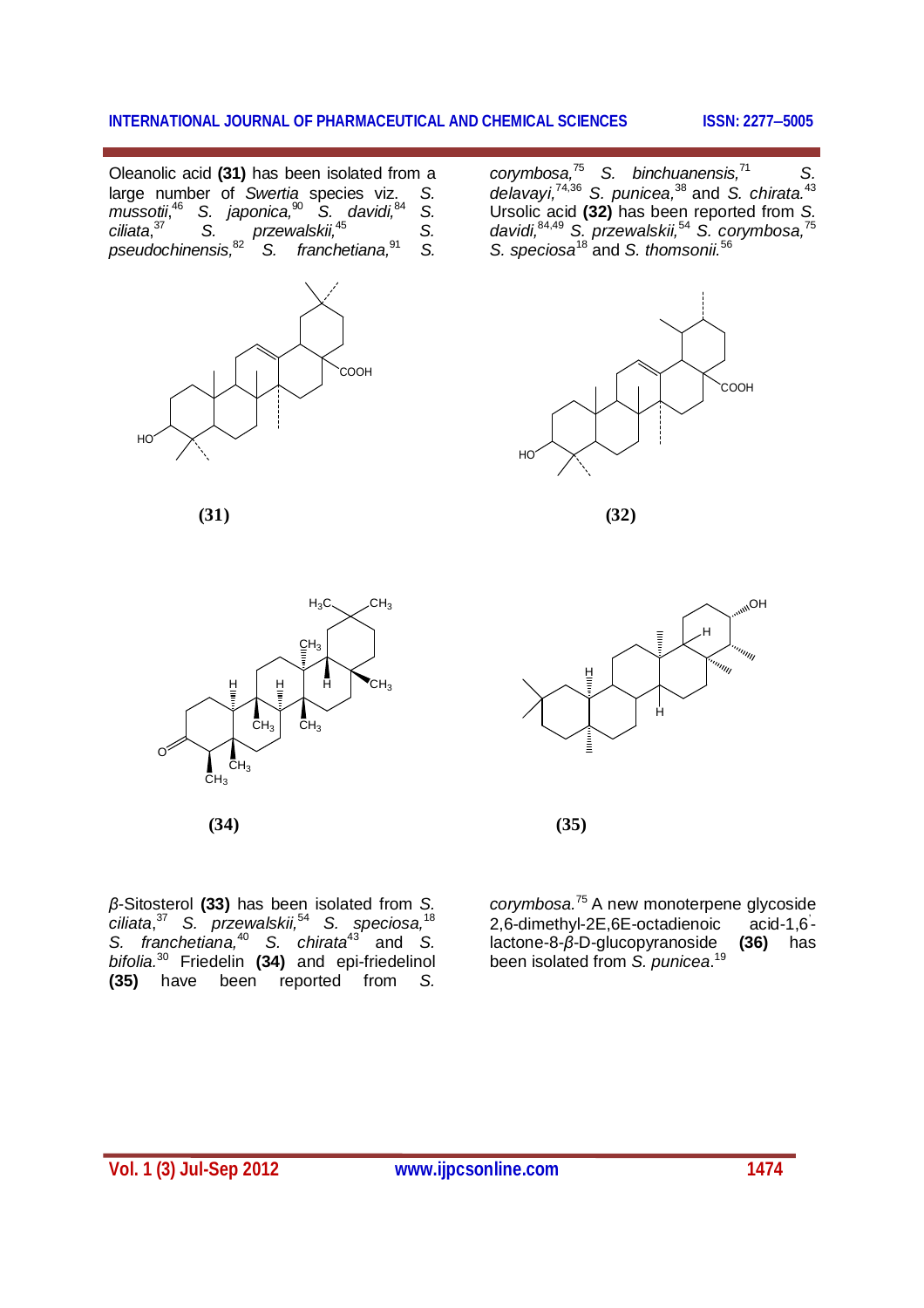



Stigmasterol **(37)** has been re-reported from *S. chirata* during the period of present review.<sup>63</sup> Some of the terpenoids which are commonly occurring in plant kingdom and also reported in genus *Swertia* are 24 ethylcholest-4-en-3-one from *S. chirata,*<sup>60</sup> 3*β*,28-dihydroxyoleanane-3-palmitate from *S. ciliata,*<sup>37</sup> lupeol from *S. corymbosa,*<sup>75</sup> taraxer-14-en-3-one from *S. speciosa*, <sup>18</sup> 3*β*hydroxy-11-oxoolean-12-ene-28-oic acid from *S. japonica*. 90

### **(36) (37)**

#### **3. Flavonoids and flavonoid glycosides**

No new addition has been made to this class of phytoconstituent and seven of the already reported flavonoids were reported again during the period of present review. Isovitexin **(38)** from *S. punicea,*<sup>19</sup> isoorientin **(39)** from *S. mussotii*,<sup>21</sup> *S. punctata,*<sup>23</sup> *S. erythrosticta*<sup>67</sup> and *S. franchetiana,*78,79,62,47,21 luteloin **(40)** from *S. przewalskii*<sup>54</sup> and *S. decora,*<sup>76</sup> swertisin **(41)** from *S. franchetiana*<sup>78,62,47,21</sup> and *S.*  $mussotii, <sup>46</sup>$ isoswertisin **(42)** from *S. franchetiana,*<sup>78</sup> quercetin (43) from *S. decora*<sup>76</sup> gentisein **(44)** from *S. longifolia.* <sup>4</sup>



|      |                    | ${\sf R}_1$ | $\mathsf{R}_2$ | $\mathsf{R}_3$ | R,  | R <sub>5</sub> |
|------|--------------------|-------------|----------------|----------------|-----|----------------|
| (38) | <b>Isovitexin</b>  | Н           | Н              | glu            | OH  | Н              |
| (39) | <b>Isoorientin</b> | OН          | Н              | glu            | OН  | Н              |
| (40) | Luteolin           | OН          | Н              | Н              | OН  |                |
| (41) | Swertisin          | Н           | Н              | glu            | OMe |                |
| (42) | isoswertisin       | Н           | Н              | glu            | OН  | glu            |
| (43) | Quercetin          | Н           | OН             | н              | OН  |                |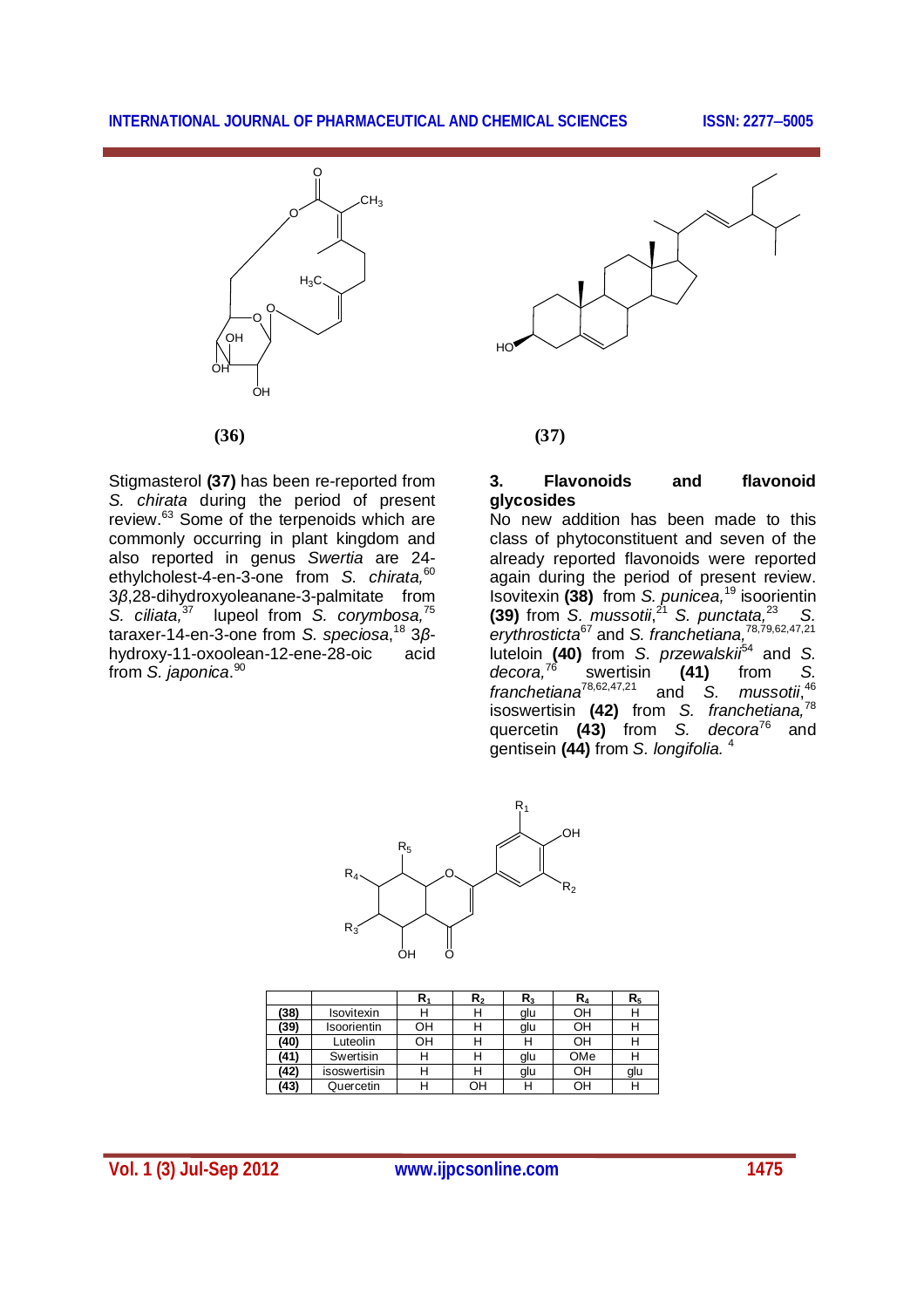

#### **4. Lignans, alkaloids and volatile constituents**

A new lignan glycoside 7R,7'R,8S,8'S-(+) neo-olivil-4-*O-β*-D-glucopyranoside **(45)** has



been isolated from *S. japonica.*<sup>16</sup> Only one already reported alkaloid gentianine **(46)** has been isolated during present period of review from *S. yunnanensis*. 92



**(46)**

Essential oil of genus *Swertia* is known since long*.* Many volatile components have been isolated during the period of present review. *S. chirata* yielded hexadecanoic acid, ethyloleate, 4-(phenylmethyl)-pyridine, butanedioic acid, butylated hydroxytoluene, 3a,6a-dihydro-2(3H,4H)-

cyclopenta[b]furanone, linoleic acid $^{93}$  and<br>S. chirata also vielded camphor 2also vielded camphor, 2heptadecanone, cedrol, 3-buten-2-one and

undecanoic acid.<sup>94</sup> In addition to above, S. *densifolia* yielded linalool, stearic acid, hydroquinone, α-terpineol and octadecanal.<sup>95</sup>

#### **5. Miscellaneous constituents**

A nonacosanyl-hentriacontanoate **(47)** has been isolated from *S. chirata,* <sup>63</sup> epieustomoside **(48)** from *S. punicea* <sup>19</sup>and (-) semburin **(49)** and (-)-isosemburin **(50)** from *S. japonica.*<sup>96</sup>



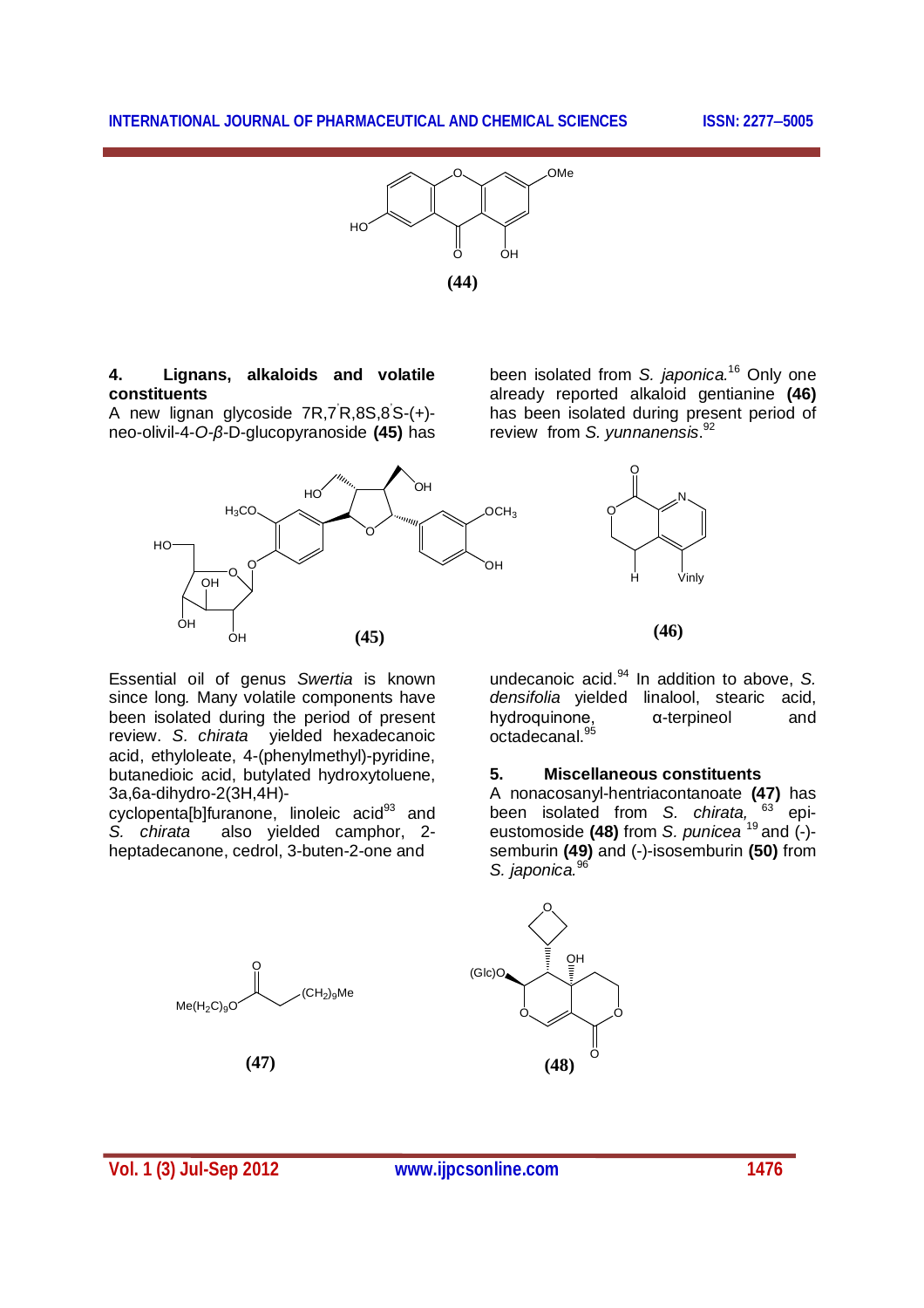

Other compounds which have been isolated are *m*-hydroxybenzoic acid, deacetylcentapicrin and vanillic acid from *S. chirata*, <sup>43</sup> 1-oxoisochroman-5 carboxaldehyde from *S. franchetiana,*<sup>62</sup> 3 butenyl -*O*-α-L-arabinopyranosyl-*β*-Dglucopyranoside from *S. japonica*<sup>16</sup> and polysaccharides from *S. mussotii*. 97

#### **CONCLUSION**

This systematic review contains specific time bound data completion of isolated xanthones and other class of natural compounds form genus *Swertia* and quite useful for research aspirates working on afore-mentioned genus.

#### **REFERENCES**

- 1. Flora of China, Published by Science Press, Beijing 16:101-124.
- 2. Chopra RN, Nayar SL and Chopra IC. Glossary of Indian Medicinal Plants, Council of Scientific and Industrial Research, New Delhi; 1956.
- 3. Hooker JD. The Flora of British India, *Reeve & Co, London*., 1883; 4: 121.
- 4. Karan M, Vasisht K and Handa SS. Supplement to Cultivation and Utilization of Medicinal Plants. Regional Research Laboratory, Council of Scientific and Industrial Research Jammu-Tawi*.* 1996; 1: 349- 354.
- 5. Joshi K. *Swertia*. Gentianaceae in Nepal: ethnobotany and agenda for sustainable management.



Ethanobotanical Leaflets. 2008; 12: 1-6.

- 6. Ghosal S, Sharma P and Jaiswal DK. Chemical constituents of Gentianaceae XXIII: tetraoxygenated and pentaoxygenated xanthones of *Swertia angustifolia* Buch.-Ham. Journal of Pharmaceutical Sciences. 1978; 67: 55-60.
- 7. Ghosal S, Sharma PV, Chaudhuri RK and Bhattacharya SK., Chemical constituents of Gentianaceae XIV: tetraoxygenated and pentaoxygenated xanthones of *Swertia purpurascens* Wall. Journal of Pharmaceutical Sciences. 1975; 64: 80-83.
- 8. Khetwal S, Pande S and Tiwari U. Xanthones from *Swertia alata*. Indian Journal of Pharmaceutical Sciences*.* 1997; 7: 190-191.
- 9. Handa KL. A modified method for the assay of *Swertia chirata*. Indian Journal of Pharmaceutical Sciences. 1952; 14: 87-88.
- 10. Khan MI, Ahmad N, and Haqqani MH. Xanthones and ursolic acid from *Swertia* species. Planta Medica. 1977; 32: 280-281.
- 11. Prakash A, Basumatary PC, Ghosal S and Handa SS. Chemical constituents of *Swertia paniculata.*  Planta Medica. 1982; 45: 61-62.
- 12. Bhandari P, Kumar N, Gupta AP, *et. al.,* Micro-LC determination in *Swertia* species and bacoside- A in *Bacopa monnieri*. Chromatographia. 2000; 64: 599-602.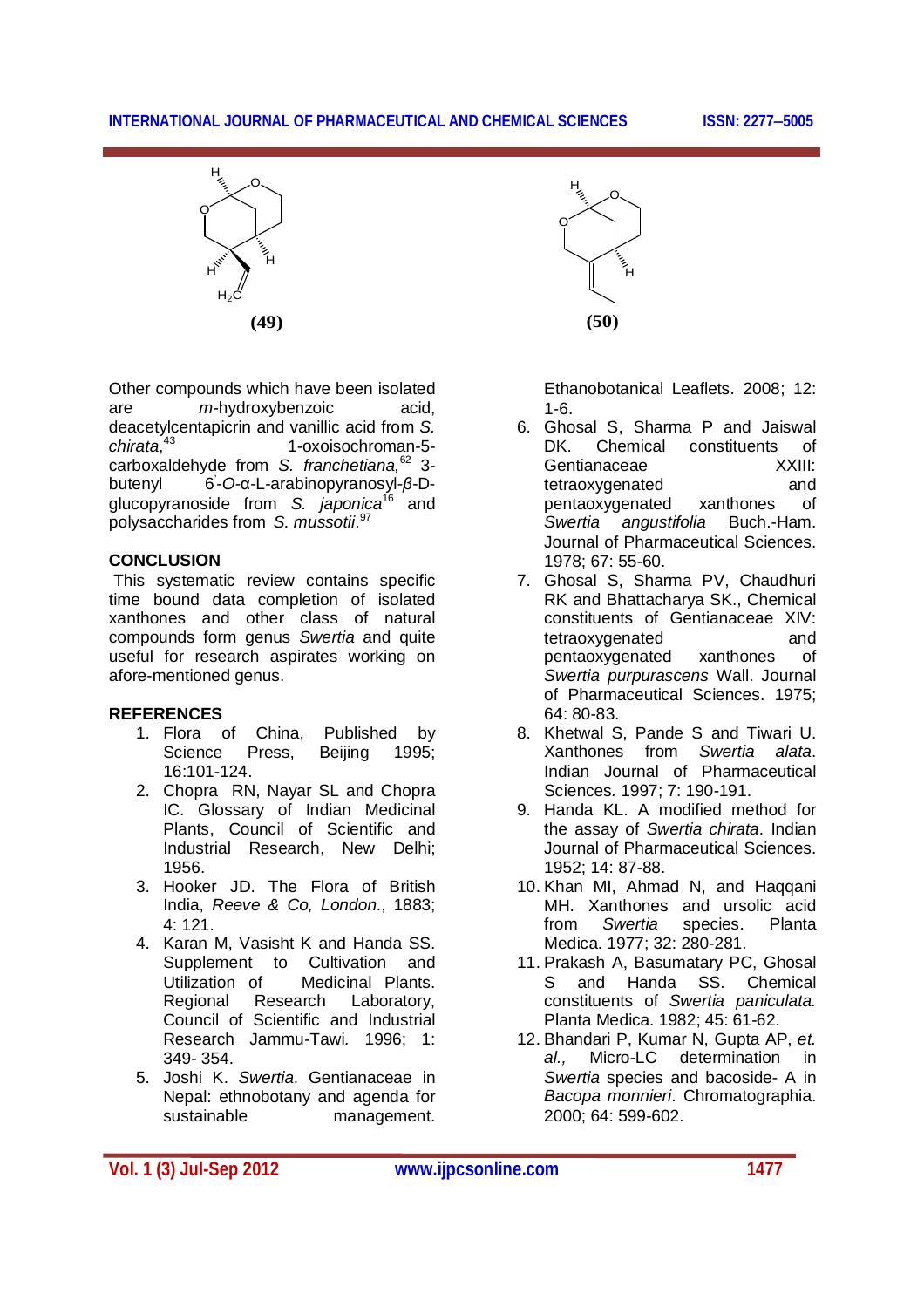- 13. Rahman AU, Pervin A, Feroz M, *et. al.,* Phytochemical studies on *Swertia cordata*. Journal of Natural Products. 1994; 57: 134-137.
- 14. Khan MI and Haqqani MI. Chemical investigation of *Swertia cordata.*  Fitoterapia*.* 52; 1981:165-166.
- 15. Kulanthaivel P, Pelletier SW, Khetwal KS and Verma DL. Isolation of new xanthones and 2 hydrodimethyterephthalate from *Swertia petiolata.* Journal of Natural Products. 1988; 57: 397-381.
- 16. Kikuchi M and Kikuchi M. Studies on the constituents of *Swertia japonica* Makino II: On the structure of new glycosides. Chemical & Pharmaceutical Bulletin*.* 2005; 53: 48-51.
- 17. Kikuchi M and Kikuchi M. Studies on the constituents of *Swertia japonica* Makino I. On the structure of new<br>diveosides Chemical & glycosides. Chemical & Pharmaceutical Bulletin. 2004; 52: 1210-1214.
- 18. Rana VS and Rawat MSM. A new xanthone glycoside and antioxidant constituents from the rhizomes of *Swertia speciosa*. Chemistry & Biodiversity. 2005; 2: 1310-1315.
- 19. Ming X, Qiu MH, Nie RL and Zhang GL. A new monoterepene glycoside from *Swertia punicea*. Chinese Chemical Letters. 2000; 11: 709- 710.
- 20. Kikuzaki H, Kawasaki Y, Kitamura S and Nakatani N. Secoiridoid glucosides from *Swertia mileensis*. Planta Medica. 1996; 62: 35- 38.
- 21. Li YL, Ding CX, Wang HL, *et. al.,* Separation and determination of flavones and xanthone glycosides in Tibetan folk medicinal species<br>Swertia mussotii and Swertia *Swertia mussotii* and *Swertia franchetiana* by capillary electrophoresis. Journal of Analytical Chemistry. 2008; 63: 574-576.
- 22. Li JC, Feng L, Sun BH, Ikeda T and Nohara T, Hepatoprotective activity of the constitutents in *Swertia pseudochinensis*. Biological &

Pharmaceutical Bulletin. 2005; 23: 534-537.

- 23. Menkovic N, Fodulovic SK, Bulatovic V, *et. al.,* Xanthones from *Swertia punctata*. Phytochemistry. 2002; 61: 415-420.
- 24. Wang JN, Hou CY, Liu YL, *et. al.,* Swertifrancheside, an HIV-reverse transcriptase inhibitor and the first flavone xanthone dimer from *Swertia franchetiana.* Journal of Natural Products. 1994; 57: 211-217.<br>Brahmachari G. Mondal
- 25. Brahmachari G, Mondal S, Gangopadhyay A, *et. al*., *Swertia*  (Gentianaceae): chemical and pharmacological aspects. Chemistry & Biodiversity., 2004; 1:1627-1651.
- 26. Roberts JC. Naturally occurring xanthones. Chemical Reviews. 1961; 61: 591- 605.
- 27. Peres V, Nagem TJ and Oliveira FF. Tetraoxygenated naturally occurring xanthones. Phytochemistry. 2000; 55: 683-710.
- 28. Bhatia A, Karan M and Vasisht K., Xanthones from *Swertia nervosa* Wall. Indian Journal of Pharmaceutical Sciences. 2004; 66:708-709.
- 29. Tan G, Xu K, Li F, *et. al.,* Daviditin B from *Swertia davidi* Franch. Yaoxue Xuebao. 2003; 38: 931-933.
- 30. Ji L. Study on chemical constituents of *Swertia bifolia*. Xibei Zhiwu Xuebao. 2005; 25: 161-163.
- 31. Shi G, Lu R, Yang Y, *et. al.,* Crystal structure of 1,5,8-trihydroxy-3 methoxy xanthone from *Swertia chirayita.* Journal of Chemical Crystallography. 2005; 35: 135-139.
- 32. Guan D, Zhang Y and Xie O. Determination of the contents of effective constituents in *Swertia macrosperma*. Zhongguo Yaofang. 2007; 18: 680-681.
- 33. Zhang YY, Guan D, Xie OL and Yu DH. Antioxidant effect of xanthones *in vitro*. Zhong Chengyao. 2007; 29:342-345.
- 34. Xiao H, Lu Y, Chen Z, *et. al*., Chemical studies on new xanthones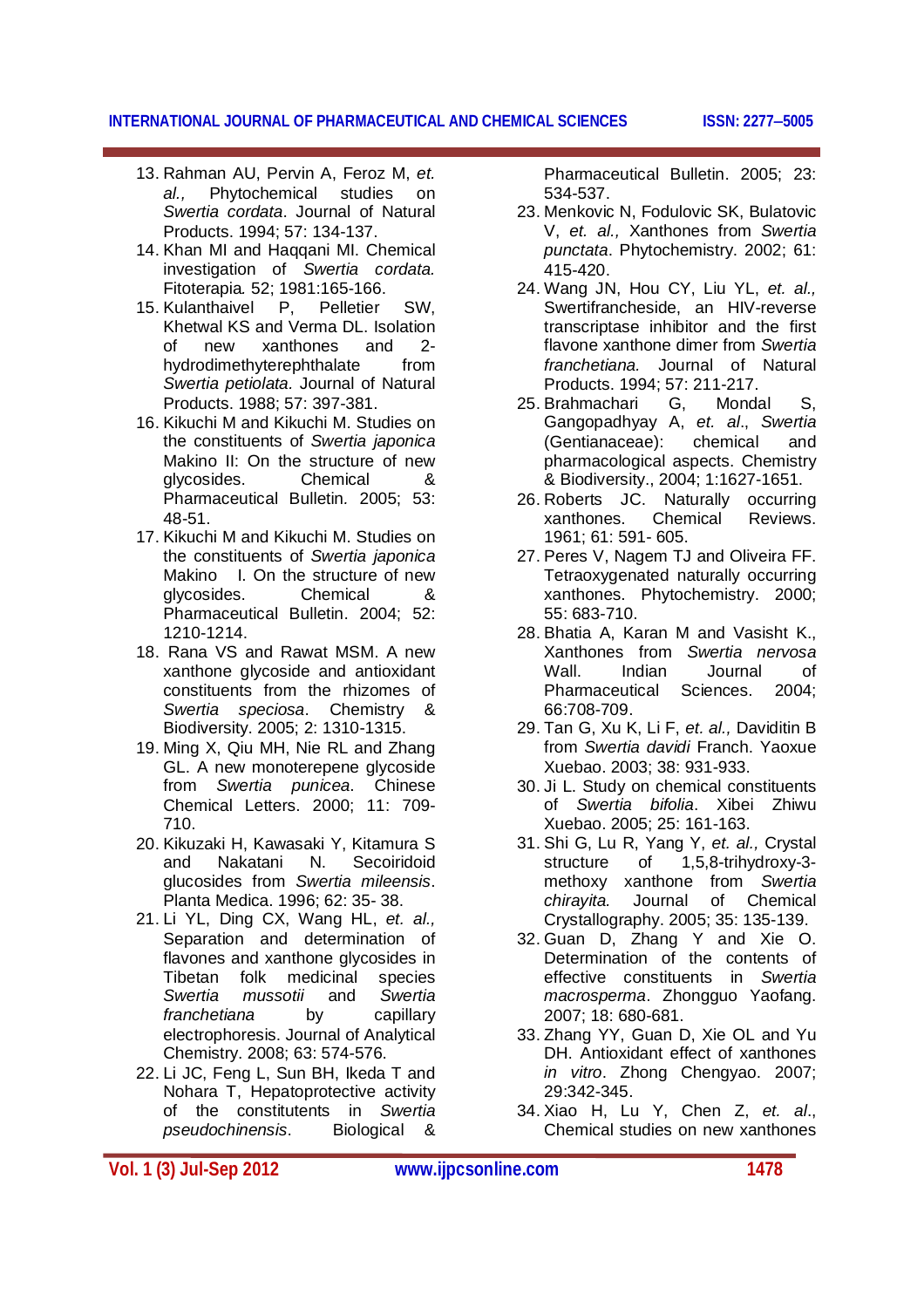from *Swertia decora*. Zhongguo Yaoxue Zazhi. 2001; 36: 302-304.

- 35. Hajimehdipour H, Amanzadeh Y, Ebrahimi SE and Mozaffarian V. Three tetraoxygenated xanthones from *Swertia longifolia*. Pharmaceutical Biology. 2003; 41: 497-499.
- 36. Xiao H, Liu GM, Wang Z and Rao SZ. Chemical constituents of *Swertia devlavayi*. Zhongguo Xiandai Yingyong Yaoxue. 2007; 24:120- 121.
- 37. Rahman IU, Mohammad A, Reinecke MG and Ahmad V. A new xanthone glucopyranoside from *Swertia ciliata*. Journal of Chemical Society of Pakistan. 2000; 22: 142- 151.
- 38. Zhang X, Tian L, Chen J and Liu Y. Chemical components of *Swertia punicea* Hemsl. Zhongcaoyao. 2007; 38: 1153-1154.
- 39. Zi M, Fang X, Xiao Y and Zhang HP. Study on the bioactive chemical constituents in *Swertia yunnanensis*. Linchan Huaxue Yu Gongye. 2000; 20: 85-87.
- 40. Wang S, Xiao H, Liu X, *et. al.,* Study on xanthone components of *Swertia franchetiana*. Zhongcaoyao. 2003; 34: 878-879.
- 41. Hajimehdipour H, Amanzadeh Y, Ebrahimi SE, *et. al.,* Two new xanthone diglycosides from *Swertia longifolia* Boiss. Natural Product Research. 2006; 20: 1251-1257.
- 42. Wang Z, Ma C, Tang S, *et. al.,* Qualitative and quantitative analysis of *Swertia* herbs by high performance liquid chromatographydiode array detection-mass spectrometry (HPLC-DAD-MS). Chemical & Pharmaceutical Bulletin. 2008; 56: 485-490.
- 43. Cai L, Wang S, Li T, and Xia Y. The research on chemical constituents from *Swertia chirayita.* Huaxi Yaoxue Zazhi. 2006; 21:111-113.
- 44. Xu K, Li F, Tan J, *et. al.,* HPLC determination of main constituents in

*Swertia davidi* Franch. Yaowu Fenxi Zazhi*.* 2005; 25: 14-16.

- 45. Xu X and Yang J, Chemical constituents of *Swertia pubescens.* Zhongguo Yaoxue Zazhi. 2005; 40: 657-659.
- 46. Yang H, Ding C, Duan D and Liu J. Variation of active constituents of an important Tibet folk medicine *Swertia mussotii* Franch (Gentianaceae) between artificially cultivated and naturally distributed. Journal of Ethnopharmacology. 2005; 98: 31-35.
- 47. Li Y, Wang L, Wang X, *et. al.,* Separation and determination of the major active components in Tibetan folk medicinal species *Swertia franchetiana* by HPLC with DAD. Journal of Liquid Chromatography and Related Technologies. 2007; 30: 1687-1696.
- 48. Hajimehdipour H, Amanzadeh Y, Ebrahimi SE, *et. al.,* Protective effect of *Swertia longifolia* Boiss and its active compound swerchirin on paracetamol-induced hepatotoxicity in mice. Journal of Pharmacy and Pharmacology. 2006; 58: 277-280.
- 49. Xu K, Xu P, Liu W, *et. al.,* Chemical constituents from *Swertia davidi* Franch. Tianran Chanwu Yaanjiu Yu Kaifa. 2002; 14: 18-19.
- 50. Khetwal, KS, Rajput PS, Sajwan K, *et. al.,* 1,5-dihydroxy-3,8-dimethoxy xanthone from *Swertia cuneata*. Indian Journal of Chemistry Section B: Organic Chemistry Including Medicinal Chemistry. 2003; 42B: 935-955.
- 51. Zhang Y, Zheng Y, Xu X and Fu S. Determination of demethylbellidifolin in different parts of *Swertia davidi* Zhongguo Yaofang. 2007; 18: 1163-1164.
- 52. Karan M, Bhatnagar S, Wangtak P and Vasisht K. Phytochemical and antimalarial studies on *Swertia alata* Royle. Acta Horticulturae. 2005; 42: 139-145.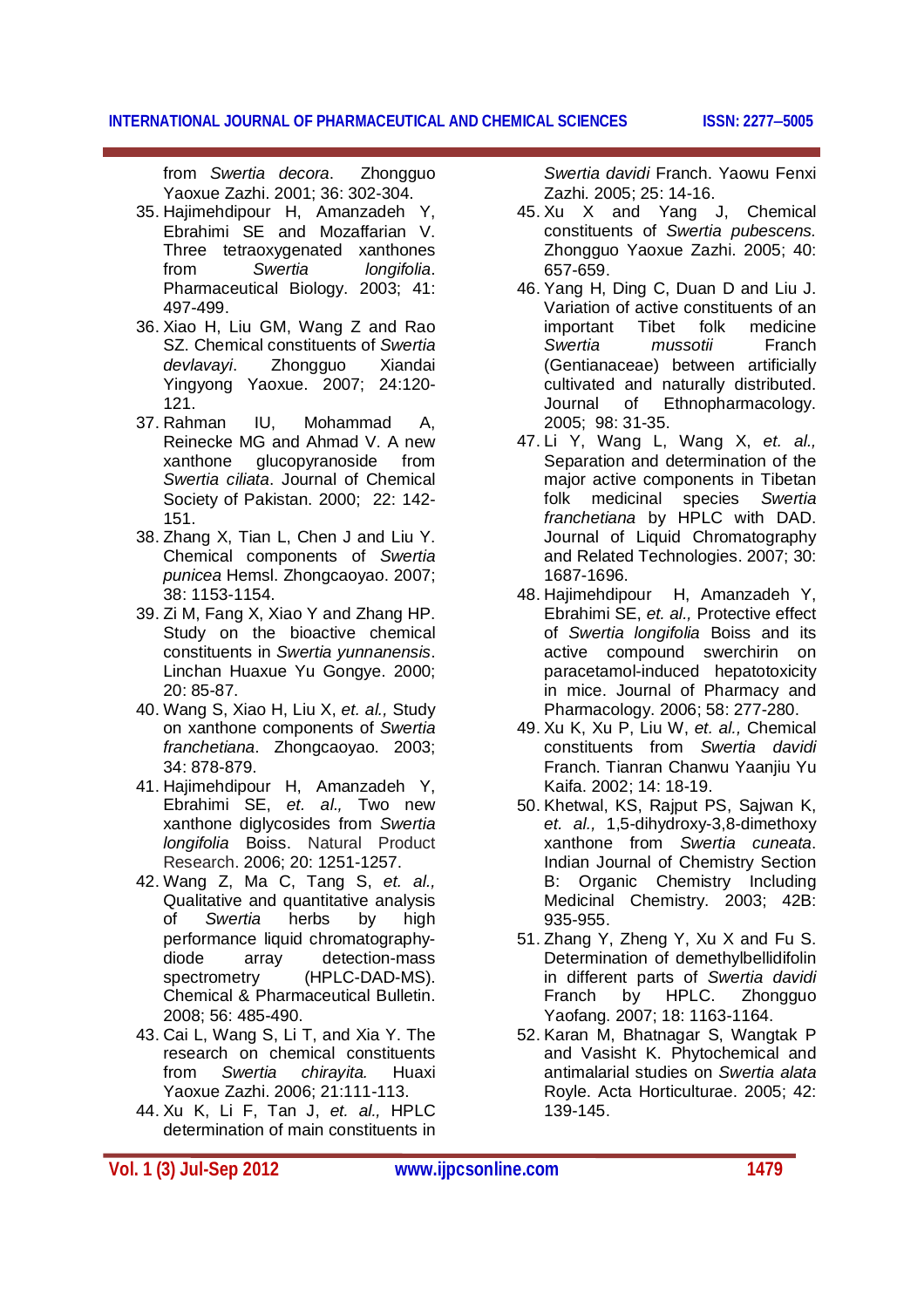- 53. Tan G, Xu K, Xu P, *et. al.,* Studies on the chemical constituents of *Swertia davidi* Franch. Yaoxue Xuebao. 2002; 37: 630-632.
- 54. Tan L, Zhang X, Wang M, *et. al.,* Studies on chemical constituents of *Swertia przewalskii.* Zhongcaoyao. 2002; 33: 583-586.
- 55. Yang Y, Liao Z, Guo L and Chen Y. Capillary electrophoretic analysis of pharmacologically active xanthone compounds from *Swertia przewalskii* pissjauk extract. Journal of Liquid Chromatography and Related Technologies. 2003; 26:1219-1229.
- 56. Ahmad VU, Rahman IU, Khan MA, *et. al.,* A xanthone dixylopyranoside from *Swertia thomsonii*. Chemical Sciences. 2002; 57: 122-126.
- 57. Patro BS, Chintalwar GJ, and Chattopadhyay S. Antioxidant activities of *Swertia decussata* xanthones. Natural Product Research. 2005; 19: 347-354.
- 58. Guo, A., Li, J., Fu, H., Lin, W., Xanthone derivatives from medicinal plant *Swertia mileensis.* Zhongcaoyao. 2003; 34: 107-109.
- 59. Xiao H, Yang L, Chen Z, *et. al.,* New xanthones from *Swertia decora*. Journal of Chinese Pharmaceutical Sciences. 2001;10: 172-174.
- 60. Chakravarty AK, Sarkar T, Das B and Masuda, K. A new chiratane triterpenoid from *Swertia chirata.*  Indian Journal of Chemistry Section B: Organic Chemistry Including Medicinal Chemistry. 2001; 40B: 228-231.
- 61. Ma Y, Chen G, Ji W, *et. al.,* Determination of three medicinal bioactive components in different parts of *Swertia mussotii* Franch by RP-HPLC. Yaowu Fenxi Zazhi. 2005; 25: 1078-1081.
- 62. Wang S, Xu Q, Xian H, *et. al.,* Glycoside constituents from *Swertia franchetiana.* Zhongcaoyao. 2004; 35: 847-849.
- 63. Pant N, Jain DC and Bhakuni RS. Some chemical constituents of

*Swertia chirata*. Indian Journal of Chemistry Section B: Organic Chemistry including Medicinal Chemistry. 2002; 41B: 1980-1986.

- 64. Zhang X, Huang F, Chen J and Liu Y. Determination of three glycosides of *Swertia punicea* by RP-HPLC. Zhongguo Zhongyao Zazhi. 2007; 32: 1184-1186.
- 65. Zhang X, Tian L, Hou J, *et. al.,* Study on HPLC fingerprint of *Swertia punicea*. Zhongguo Yiyuan Yaoxue Zazhi. 2006; 26: 922-924.
- 66. Zeng G, Tan G, Xu K, *et. al.,* Water soluble chemical constituents of *Swertia davidi* Franch. Yaoxue Xuebao. 2004; 39: 351-353.
- 67. Li Y, Ding C, Liu J, *et. al.,* Glycosides from *Swertia erythrosticta*. Zhongcaoyao Zazhi Bianjibu. 2002, 33, 104-106.
- 68. Liao ZX, Li YL, Wang M.K., *et. al.,* Two new xanthone glycosides from *Swertia tetraptera.* Chinese Chemical Letters. 2001; 12: 433- 435.
- 69. Suryawanshi S, Mehrotra N,<br>Asthana RK, et, al., Liquid Asthana RK, *et. al.,* Liquid chromatography/tandem mass spectrometric study and analysis of xanthone and secoiridoid glycoside composition of *Swertia chirata*, a potent antidiabetic. Rapid Communication in Mass Spectrometry. 2006; 20: 3761-3768.
- 70. Huang Y, Bi L, Chen C, *et. al.,* Extraction of *Swertia chirayita* (Roxb.ex Fleming) karsren. Zhongchengyao. 2008; 30:190-192.
- 71. Xia C, Liu G and Zhang H. Determination of four effective consitutents in *Swertia binchuanensis* by HPLC. Zhongguo Yaoke Daxue Xuebao. 2007; 38: 43- 46.
- 72. Cao Y, Wang Y and Ye J. Differentiation of *Swertia mussotii* Franch from artemisiae capillaris herba by capillary electrophoresis with electrochemical detection. Journal of Pharmaceutical and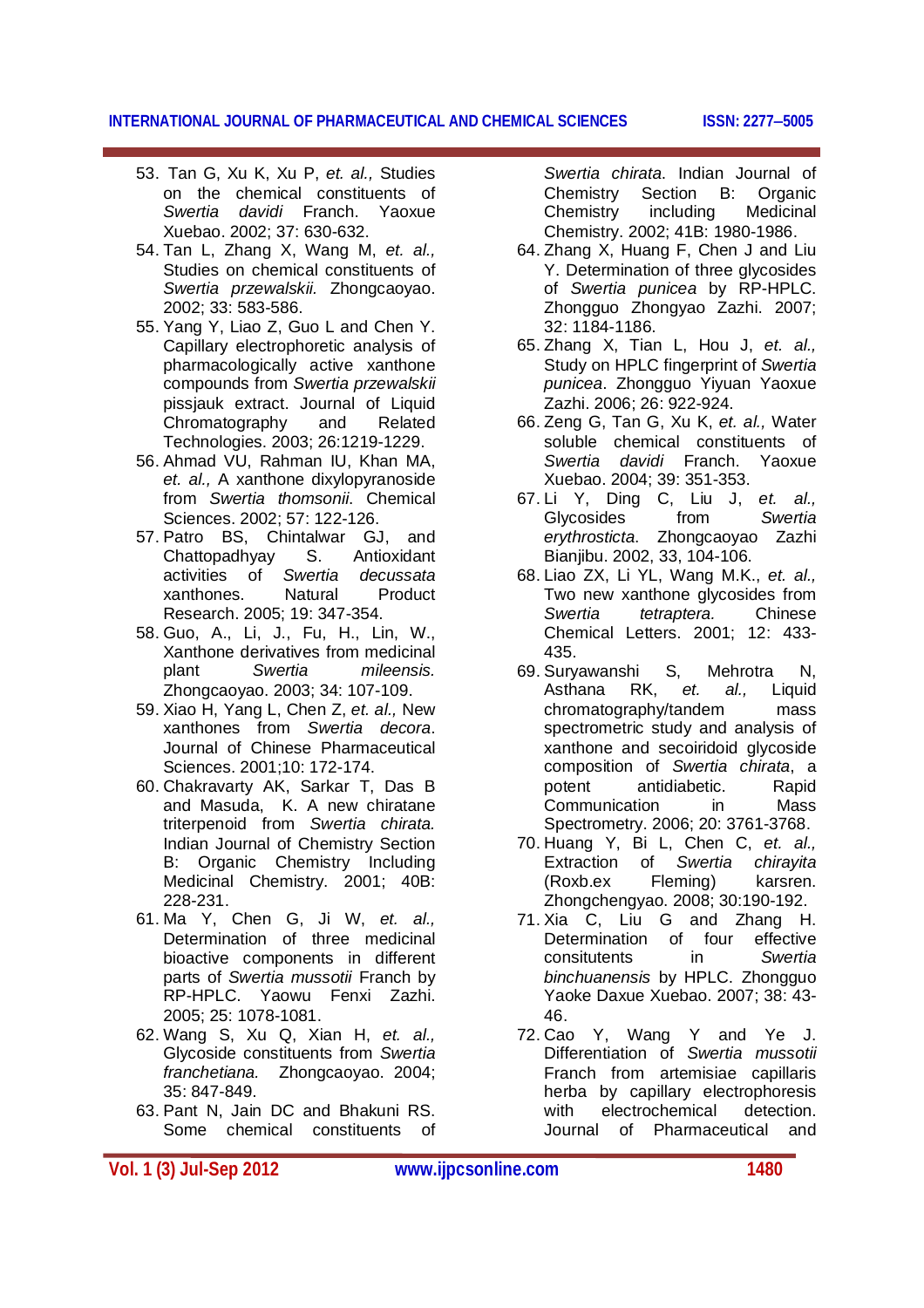Biomedical Analysis*.* 2005; 39: 60- 65.

- 73. Zhang Y, Zheng Y, Xu X and Fu S. Quantitative determination of mangiferin in different parts of *Swertia davidi* Franch by HPLC. Shizhen Guoxi Guoyao. 2007; 18: 789-790.
- 74. Xia C, Liu G and Wang Y. Quantitative determination of four effective components in *Swertia delavayi* by HPLC. Zhongguo Yiyuan Yaoxue Zazhi. 2007; 27: 598-601.
- 75. Ramesh N, Viswanathan WB, Saraswathy A, *et. al.,* Antimicrobial and phytochemical studies of *Swertia corymbosa*. Fitoterapia. 2002; 73:160-164.
- 76. Xiao H, Lu Y, Chen Z, *et. al.,* Xanthone constituents in *Swertia decora.* Zhongcaoyao. 2005; 36: 166-169.
- 77. Jia Z, Chen Z and XM. Detection of mangiferin in *Swertia mussotii* injection by HPLC. Zhongchengyao. 2006; 28: 1703-1704.
- 78. Tian W, Chen Z, Zhai J, *et. al.,* HPLC fingerprinting of total glycosides of *Swertia franchetiana*. Yaoxue Xuebao. 2005; 40: 447-452.
- 79. Tian W, Zhang D, Cheng X, *et. al.,* Analysis of five glycosides in *Swertia franchetiana* H-smith extracts by high performance liquid chromatography and atmospheric pressure chemical ionization- mass spectrometry. Fenxi Huaxue. 2005; 33: 1265-1268.
- 80. Wang, S. S., Zhao, W. J., Han, X. W., Liang, X. M., Two new iridoid glycosides from the Tibetan folk medicine *Swertia franchetiana*. Chemical & Pharmaceutical Bulletin. 2005; 53: 674-676.
- 81. Kikuchi M, Kakuda R, Yaoita Y and Kikuchi M. New secoiridoid glycosides from *Swertia japonica*. Helvetica Chimica Acta. 2008; 91: 1236-1243.
- 82. Huang W, Xu C, Zhou D, *et. al.,* Determination of iridoids and

triterpenes in herb of *Swertia pseudochinesis* by Zhongguo Zhongyao Zazhi. 2007; 32: 2494-2496.

- 83. Li F, Zhou Y and Zhou MH. Quantitative determination of the high purity swertiamarin by HPLC. Guangpu Shiyanshi. 2007;24: 944- 948.
- 84. Peng X, Wang H, Chen S and Zhou S. Studies on the efficacious chemical constituents of medicinal of *Swertia davidi*. Ziran Kexueban. 2001; 22; 59-60.
- 85. Guo Z, Xu K, Li F, *et. al.,* Determination of swertiamarin in *Swertia nervosa* (G.Don) wall by HPLC. Zhongnan Yaoxue. 2006; 5: 242-244.
- 86. Tian CW, and Zhang T HPLC determination of swertiamarin and gentiopicroside contents in *Swertia* herb. Zhongcayao. 2006; 37: 442- 443.
- 87. Baelmans R, Deharo E, Bourdy G, *et. al.,* A search for natural bioactive compounds in *Bolivia* through a multidisciplinary approach Part IV. Is a new heme polymerization inhibition test pertinent for the detection of antimalarial natural products. Journal of Ethnopharmacology. 2002; 73: 271- 275.
- 88. Song P, Kang ZQ, and Yu J, Determination of gentiopicroside in Tibetan drug *Swertia mussotii* Franch by RP-HPLC. Huaxi Yaoxue. 2007; 22: 564-565.
- 89. Di YT, Liao X, Peng S. *et. al.,* A novel monoterpene glycoside from *Swertia mileensis*. Chinese Chemical Letters. 2003; 14:1154- 1155.
- 90. Kikuchi M and Kikuchi M. Studies on the constituents of *Swertia japonica* Makino III. On the triterpenoids and phenol glycosides. Journal of Tohoku Pharmaceutical. 2004; 51: 49-53.